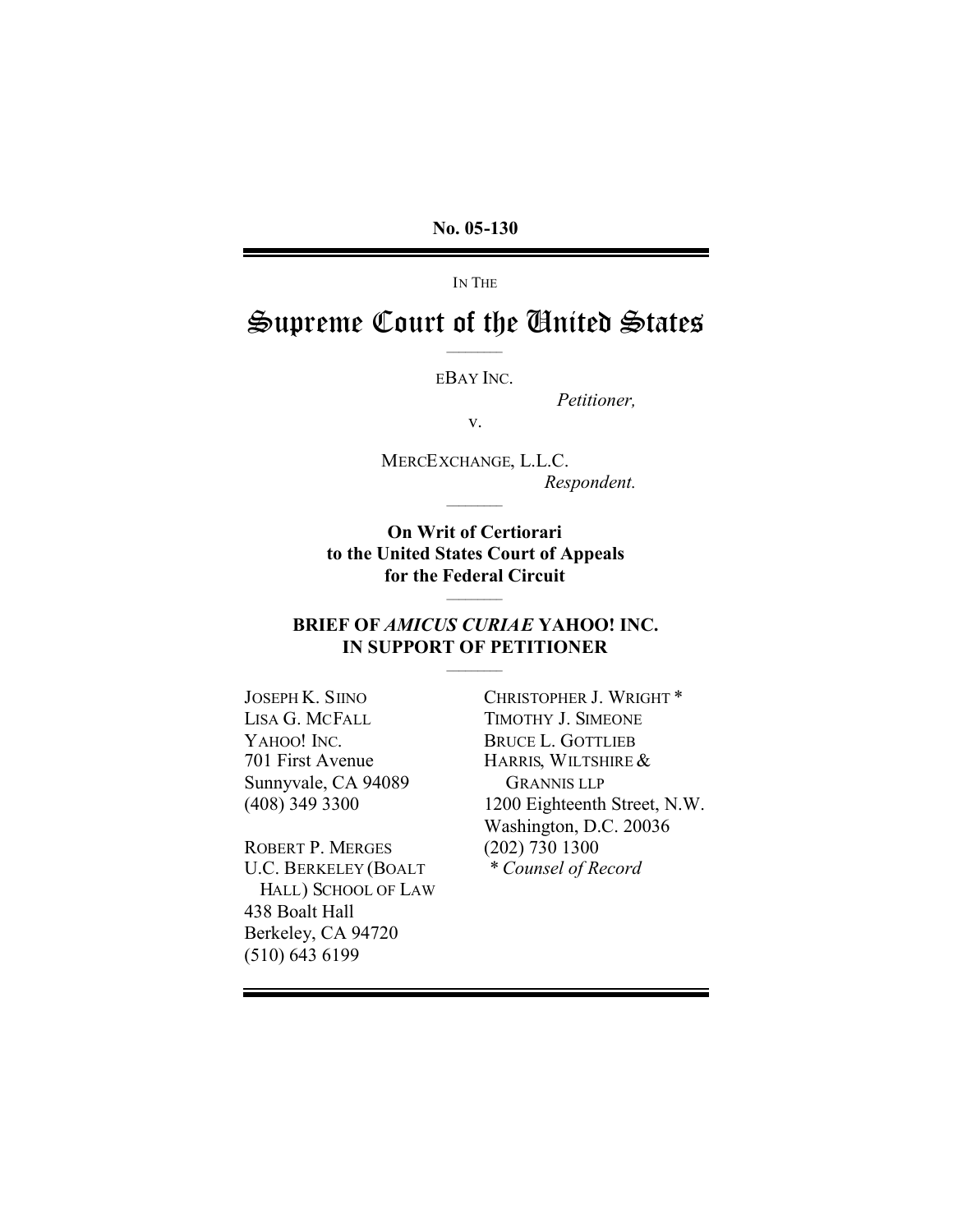# **QUESTIONS PRESENTED**

The question presented by petitioner is whether the Federal Circuit erred in setting forth a general rule in patent cases that a district court must, absent exceptional circumstances, issue a permanent injunction after a finding of infringement.

This Court directed the parties to address whether it should reconsider its precedents, including *Continental Paper Bag Co. v. Eastern Paper Bag Co.*, 210 U.S. 405 (1908), on when it is appropriate to grant an injunction against a patent infringer.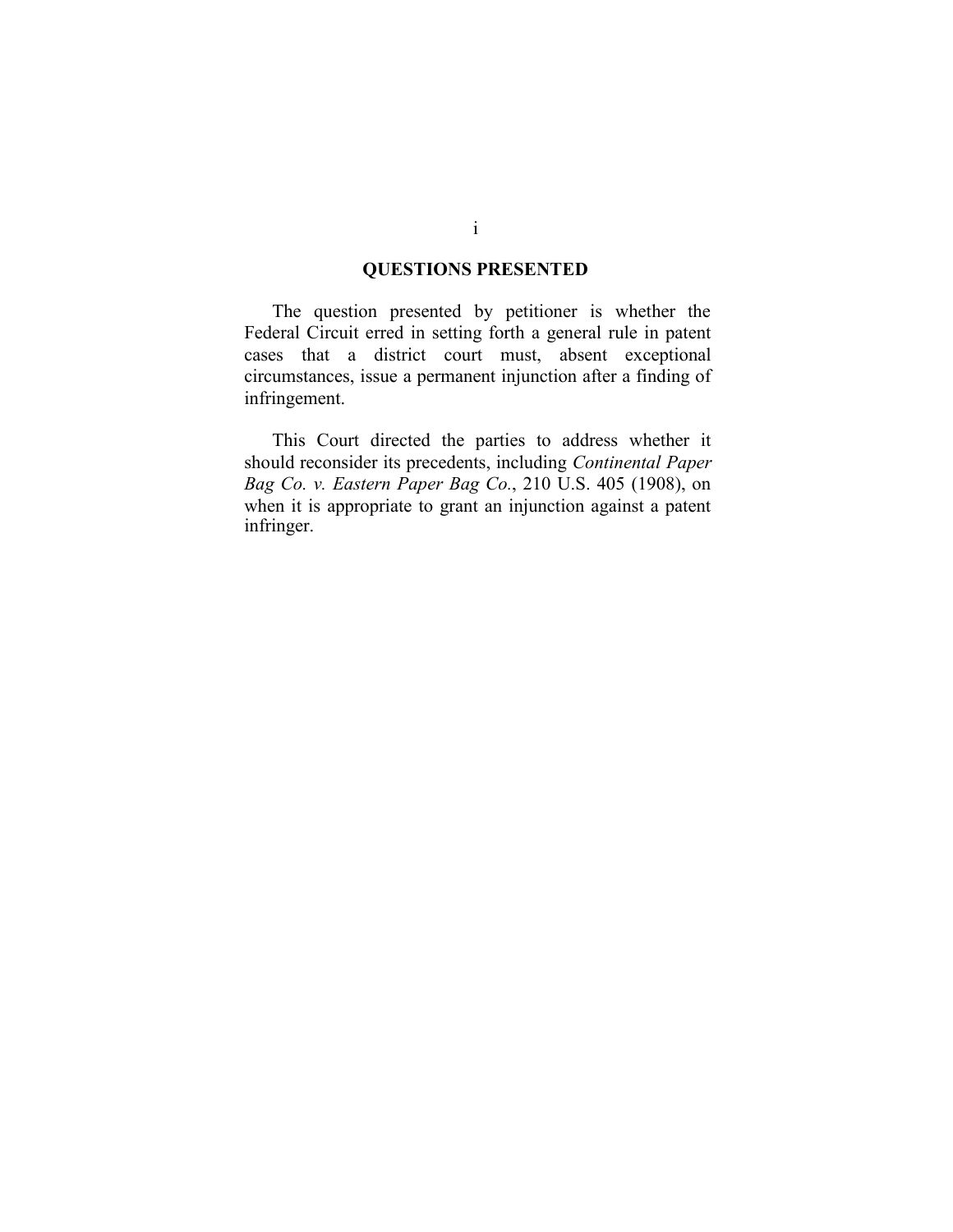# **TABLE OF CONTENTS**

| A RULE MAKING THE ISSUANCE OF AN<br>L.<br>INJUNCTION VIRTUALLY AUTOMATIC<br>UPON A FINDING OF<br><b>PATENT</b><br>INFRINGEMENT PERMITS PATENT<br>TROLLS TO ABUSE THE PATENT |  |
|-----------------------------------------------------------------------------------------------------------------------------------------------------------------------------|--|
| Trolls Can Use the Patent System To<br>$A_{1}$<br>Ambush Computer and Internet                                                                                              |  |
| Issuing Injunctions to Trolls Harms<br><b>B</b> .                                                                                                                           |  |
| TRIAL COURTS HAVE EQUITABLE<br>$\Pi$ .<br>POWER TO DENY INJUNCTIONS TO                                                                                                      |  |
| Courts Have Traditionally Barred Uses<br>$A_{\cdot}$<br>of the Patent System that Are Contrary                                                                              |  |
| This Court Should Not Overrule<br>$\mathbf{B}$ .                                                                                                                            |  |
| THIS COURT SHOULD PROVIDE SPECIFIC<br>III.<br>GUIDANCE TO HELP LOWER COURTS<br>IDENTIFY AND DISCOURAGE PATENT                                                               |  |
|                                                                                                                                                                             |  |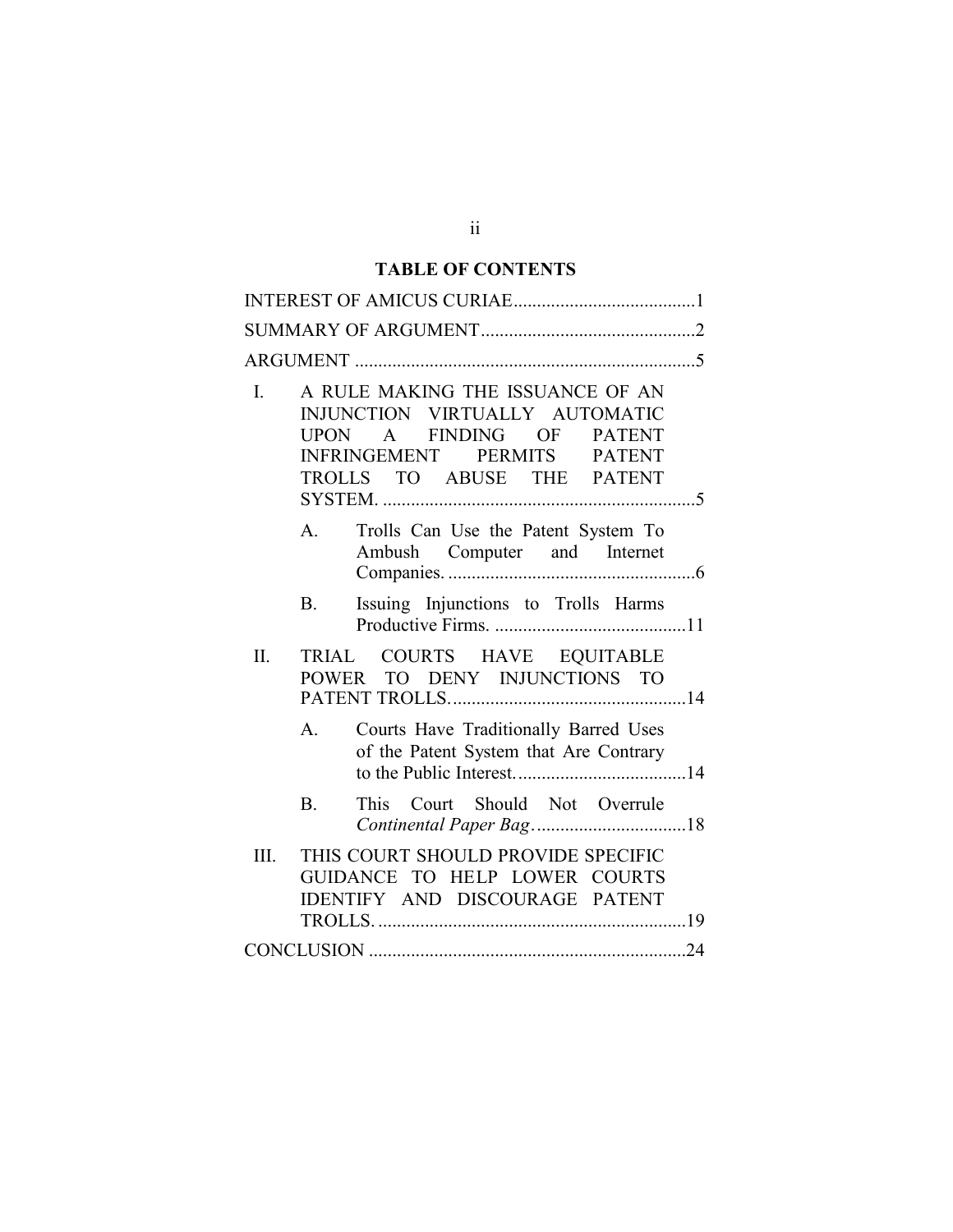#### **TABLE OF AUTHORITIES**

#### **CASES**

Page(s) *A.C. Aukerman Co. v. R.L. Chaides Const. Co.*, 960 F.2d 1020 (Fed. Cir. 1992) ............................................17, 18 *Boyden Power-Brake Co. v. Westinghouse*, 170 U.S. 537 (1898) ..........................................................................16 *City of Milwaukee v. Activated Sludge*, 69 F.2d 577 (7th Cir. 1934)............................................................................14 *Continental Paper Bag Co. v. Eastern Paper Bag Co.*, 210 U.S. 405 (1908) ....................................................*passim Edward Miller & Co. v. Bridgeport Brass Co.*, 104 U.S. 350 (1882) ..........................................................................16 *Foster v. American Machine & Foundry Co.* 492 F.2d 1317 (2d Cir. 1974) ...............................................15, 21 *Kewanee Oil Co. v. Bicron Corp.*, 416 U.S. 470 (1974).....5 *Lane & Bodley Co. v. Locke,* 150 U.S. 193 (1893)...........17 *Morton Salt Co. v. G. S. Suppiger Co.*, 314 U.S. 488 (1942) . ...............................................................................16, 23 *Nerney v. New York*, *N.H. & H.R. Co.*, 83 F.2d 409 (2d Cir. 1936) .....................................................................15, 21 *Odetics, Inc. v. Storage Technology Corp.*, 185 F.3d 1259 (Fed. Cir. 1999) .....................................................11, 17 *Rite-Hite Corp. v. Kelley Co.*, 56 F.3d 1538 (Fed. Cir. 1995) .....................................................................................21 *Symbol Techs. Inc. v. Lemelson Med. Educ. & Research Found.*, 277 F.3d 1361 (Fed. Cir. 2002) & 422 F.3d 1378 (Fed. Cir. 2005) .....................................................17, 18 *Vitamin Technologists, Inc. v. Wisconsin Alumni Research Found., Inc.*, 146 F.2d 941 (9th Cir. 1945) .................14 *Webster Electric Co. v. Splitdorf Electrical Co*., 264 U.S. 463 (1924) ..........................................................................17 *Wollensak v. Reiher,* 115 U.S. 96 (1885) ..........................17 *Woodbridge v. United States*, 263 U.S. 50 (1923) ............17

#### iii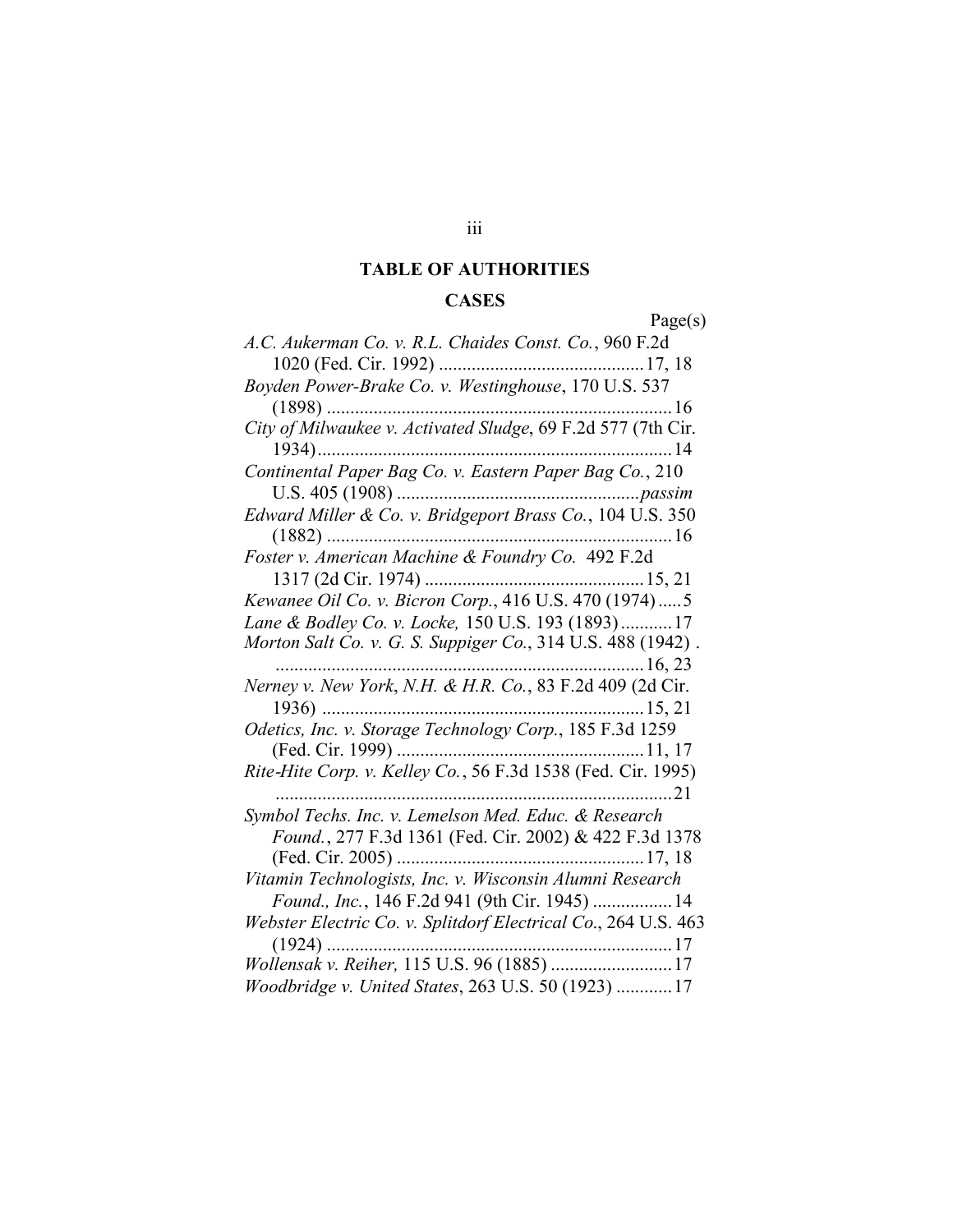*Young v. Higbee Co.*, 324 U.S. 204 (1945).......................15

iv

# **CONSTITUTIONAL AND STATUTORY PROVISIONS**

# **OTHER REFERENCES**

| Michelle Armond, <i>Introducing the Defense of Independent</i> |
|----------------------------------------------------------------|
| Invention to Motions for Preliminary Injunctions in            |
| Patent Infringement Lawsuits, 91 Calif. L. Rev. 117            |
|                                                                |
| William M. Bulkeley, "Court Play: Aggressive Patent            |
| Litigants Pose Growing Threat to Big Business," Wall St.       |
|                                                                |
| Jeremiah Chan & Matthew Fawcett, Footsteps of the Patent       |
| <i>Troll</i> , 10 No. 1 Intell. Prop. L. Bull 1 (2005) 6, 10   |
| Donald S. Chisum, Reforming Patent Law Reform, 4 J.            |
|                                                                |
| Federal Trade Comm'n, To Promote Innovation: The Proper        |
| Balance of Competition and Patent Law and Policy               |
|                                                                |
| Peter Grindley & David J. Teece, Managing Intellectual         |
| Capital: Licensing and Cross-Licensing in                      |
| Semiconductors and Electronics, 39 Cal. Mgmt. Rev. 8           |
| -14                                                            |
| James Kanter, "Ownership of Ideas Is High-Stakes Game,"        |
|                                                                |
| Mark A. Lemley, Rational Ignorance at the Patent Office, 95    |
|                                                                |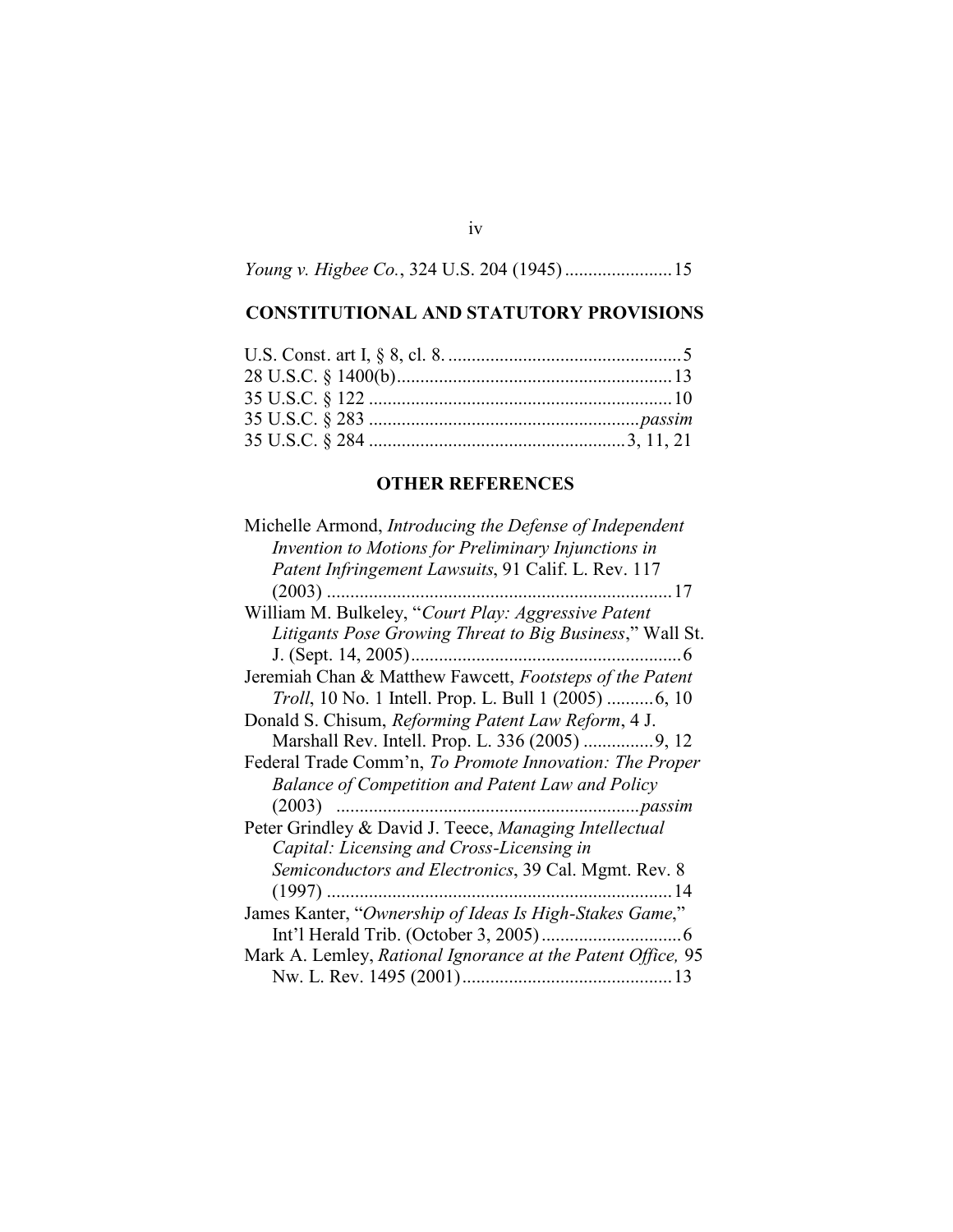| Robert Merges, Intellectual Property Rights and Bargaining                  |
|-----------------------------------------------------------------------------|
| Breakdown: The Case of Blocking Patents, 62 Tenn. L.                        |
| 16                                                                          |
| Robert P. Merges, Of Property Rules, Coase and Intellectual                 |
|                                                                             |
| Robert P. Merges, As Many as Six Impossible Patents Before                  |
| Breakfast: Property Rights for Business Concepts and                        |
| Patent System Reform, 14 Berkeley Tech. L.J. 577 (1999)                     |
|                                                                             |
| Stephen A. Merrill, et al. eds., National Research Council, A               |
| <i>Patent System for the <math>21^{st}</math> Century</i> (2004)6, 8, 9, 10 |
| Note, The Disclosure Function Of The Patent System (Or                      |
| Lack Thereof), 118 Harv. L. Rev. 2007 (2005)10                              |
| C. Quillen and O. Webster, Continuing Patent Applications                   |
| and Performance of the U.S. Patent Office, 11 Fed. Cir.                     |
| B. J. $1(2001)$<br>-8                                                       |
| Carl Shapiro, Navigating the Patent Thicket: Cross Licenses,                |
| Patent Pools, and Standard-Setting, in INNOVATION                           |
| POLICY AND THE ECONOMY 119 (Adam Jaffee et al. eds.,                        |
|                                                                             |
| Wendy Schacht and John Thomas, Congressional Research                       |
| Service, Patent Reform: Innovation Issues (Library of                       |
|                                                                             |

v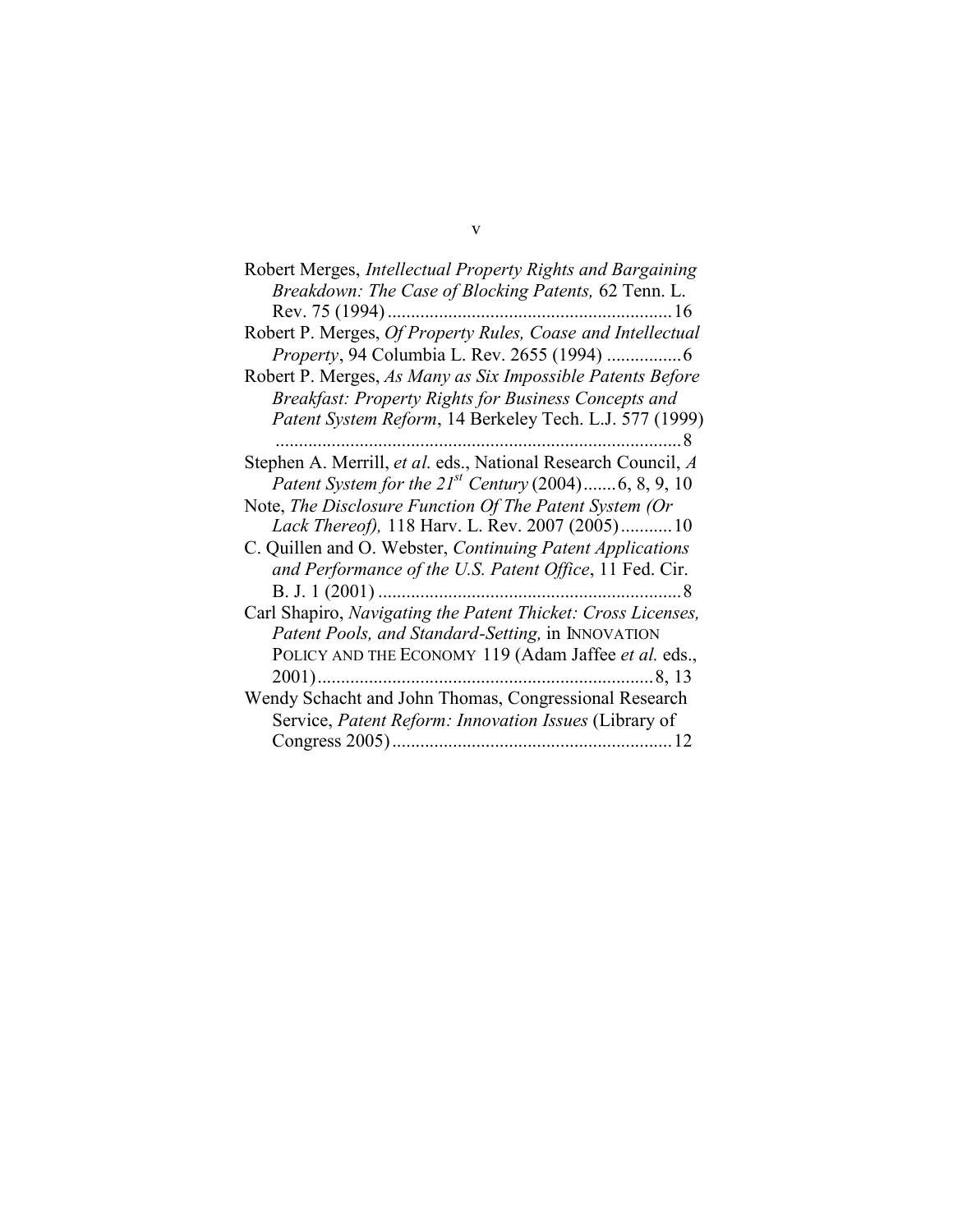## **INTEREST OF AMICUS CURIAE<sup>1</sup>**

Yahoo! Inc. ("Yahoo!") provides services to more than 411 million individuals each month worldwide and operates the world's most popular Internet destination. The company is a leading innovator in the computer and Internet sector, holds a wide array of patents relating to Internet communication, and also licenses a variety of technology patents both to and from third parties. From time to time, Yahoo! finds it necessary to enforce its own patent rights as well as to defend itself against allegations that it infringed a third party's patent. Accordingly, Yahoo!'s interest is in an efficient patent system that fairly rewards innovation.

Innovation and efficiency will not be advanced by the rule announced by the Federal Circuit in this case, under which permanent injunctions must always issue upon a finding of patent infringement absent a danger to public health or safety. Although permanent injunctions are generally warranted upon a finding of infringement, "patent trolls" – entities whose primary purpose is to tax rather than engage in innovation – should not be allowed to use automatic injunctions to extract settlements greatly exceeding the true economic value of their patents from legitimate companies. This Court should make clear that the lower courts have discretion under 35 U.S.C. § 283 to prevent patent trolls from abusing the patent system in this manner.

 $1$  Counsel for both parties have consented to the filing of this brief, and their consents have been filed with the Clerk of this Court. No counsel for any party authored this brief in whole or in part, and no person or entity, other than the named *amicus curiae* and its counsel, contributed monetarily to the preparation or submission of this brief.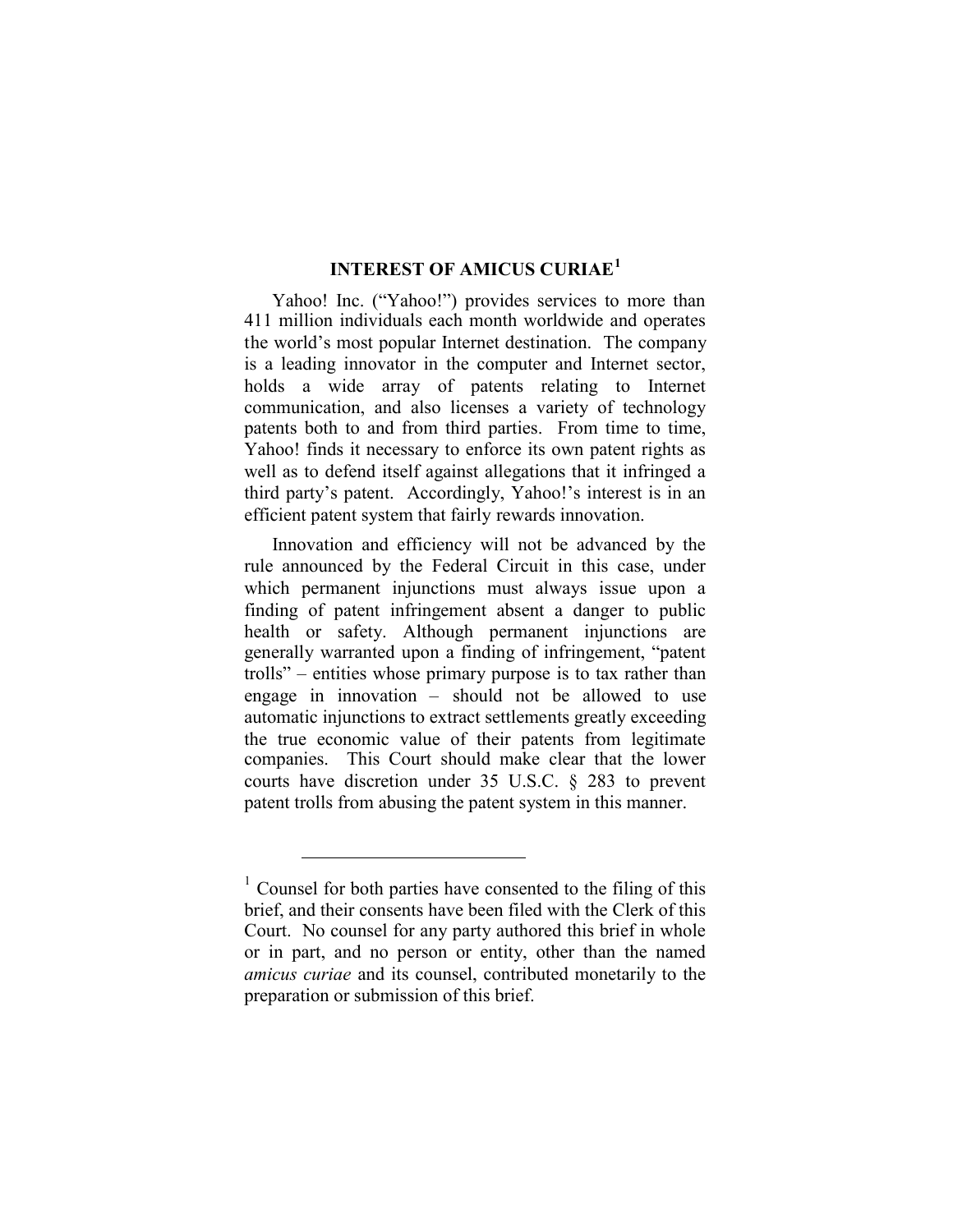#### **SUMMARY OF ARGUMENT**

Patent law rewards innovation by providing an important incentive – the right to exclude – so that inventors will risk investing time and money in the hope of developing new products and processes that will benefit consumers. In many cases, it is appropriate to respond to a finding of patent infringement by granting a permanent injunction to a patent holder.

But "patent trolls" – entities whose primary purpose is to prey on innovators who actually produce societally valuable products – abuse the patent system by obtaining patents for the purpose of coercing settlements from such innovators. Issuing trolls automatic injunctions upon a finding of infringement allows them to extort settlements that vastly exceed the true economic value of their patents and imposes enormous social costs, particularly in the computer and Internet industries. Indeed, the rule adopted in the decision under review creates an enormous incentive for trolls to generate court-clogging, inefficient litigation that disrupts the ongoing operations of genuine innovators.

The decision under review should be reversed because it prevents trial courts from exercising their equity jurisdiction to rein in patent trolls. The Court should make clear that Congress in fact specifically intended trial court judges to possess and exercise that authority. Indeed, the essence of the equitable power expressly reserved by Section 283 is the ability to look through legal niceties to ensure a just and socially efficient result, as courts often do in patent cases.

Distinguishing a patent troll from a party that ought to be awarded an injunction is not always easy. This Court should provide the lower courts specific guidance regarding relevant factors to consider to aid in the exercise of their equitable discretion. The ultimate question is whether future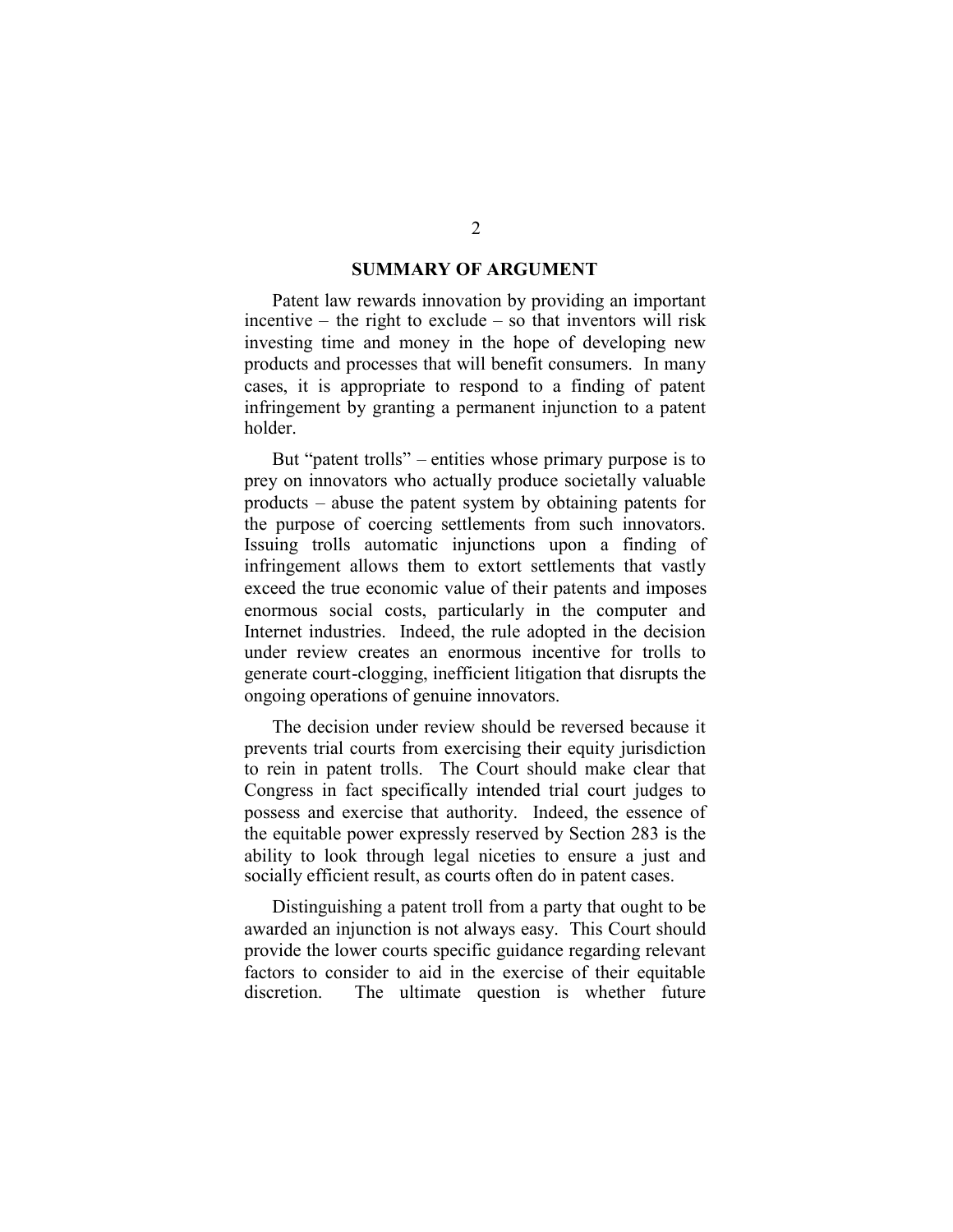innovation will be encouraged by strict enforcement of the patent. Accordingly, a particularly important factor in determining whether a patent holder may be a troll is the fundamental nature of the business entity. As noted above, patent law should permit innovators to realize the economic value of their inventions as an incentive to further innovation. But trolls lie outside of that purpose because they exist primarily to tax, not engage in, innovation. More specifically, trolls acquire patents and engage in behaviors to increase the *settlement* value of those patents without adding anything of *societal* value.

A second inquiry for trial courts addressing the propriety of an injunction is therefore whether the patent holder engaged in strategic "troll-like" behavior in order to ambush a legitimate business with its patent. For example, even while operating within the letter of permissible PTO practice, trolls may manipulate those processes to delay patent issuance and thereby set a "trap" for claimed infringement. Alternatively, trolls may delay invoking the patent, knowing that the value of the infringing use to the infringer will increase during the delay. The precise facts that will allow lower courts to detect such abuses of patent processes will vary, of course, but the nature of equity jurisdiction is to allow the courts to assess the totality of the circumstances in order to seek a just and socially rational result.

In short, while trial courts should examine these and any other factors bearing on the equities, patent-monetization entities that have engaged in strategic "troll-like" behavior should not be entitled to injunctions. Indeed, entities established for purposes of patent monetization should be entitled to no more than reasonable damages under Section 284 even when they have *not* engaged in troll-like abuses. A contrary rule would provide undesirable incentives for trolls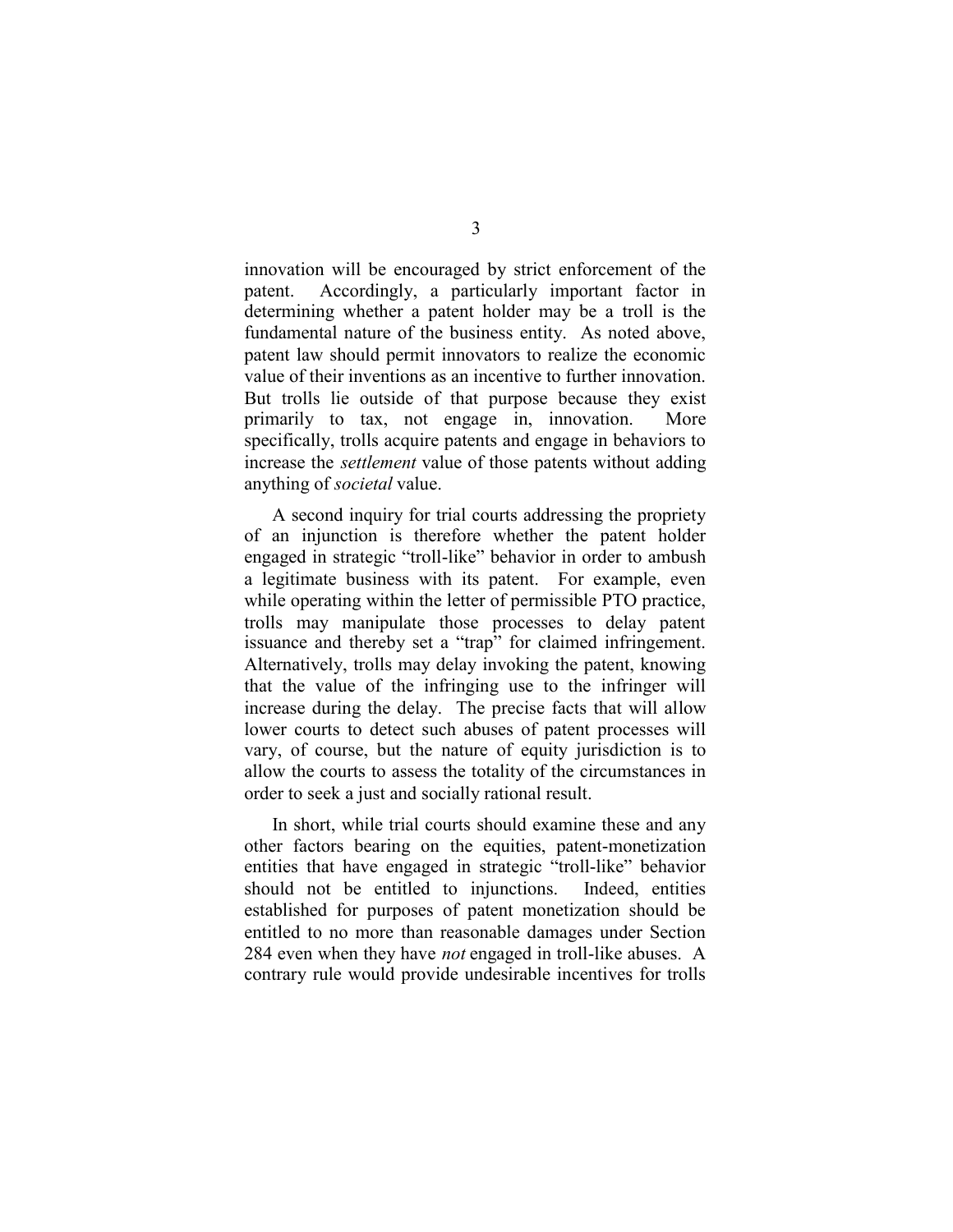to seek settlements in excess of the true economic value of their patents while doing nothing to promote innovation.

Reversing the Federal Circuit's decision and providing the lower courts with guidance concerning the factors that should be used to determine whether to grant an injunction does not require this Court to overturn *Continental Paper Bag Co. v. Eastern Paper Bag Co.*, 210 U.S. 405 (1908). Although the Court in *Continental Paper Bag* correctly held that a patent holder was entitled to an injunction even where it did not use its patent to manufacture products, the Court also recognized that there could be cases where "a court of equity might be justified in withholding relief by injunction." *Id*. at 430. As described more fully in Section III of this brief, availability of injunctions should turn largely on whether the patentee engages in research and development and should discourage entities whose sole business is patent litigation. Under the standard we propose, the plaintiff in *Continental Paper Bag* was not a patent troll and therefore was entitled to an injunction.

The standard we are suggesting will not work a radical change in the operation of the patent system. While trollinitiated litigation is growing rapidly, most patent cases still involve traditional research- or product-oriented patent holders.

In the case at bar, the Court should hold that lower courts may decline to issue an injunction in appropriate cases, and remand for determination in accordance with the factors set out in this brief.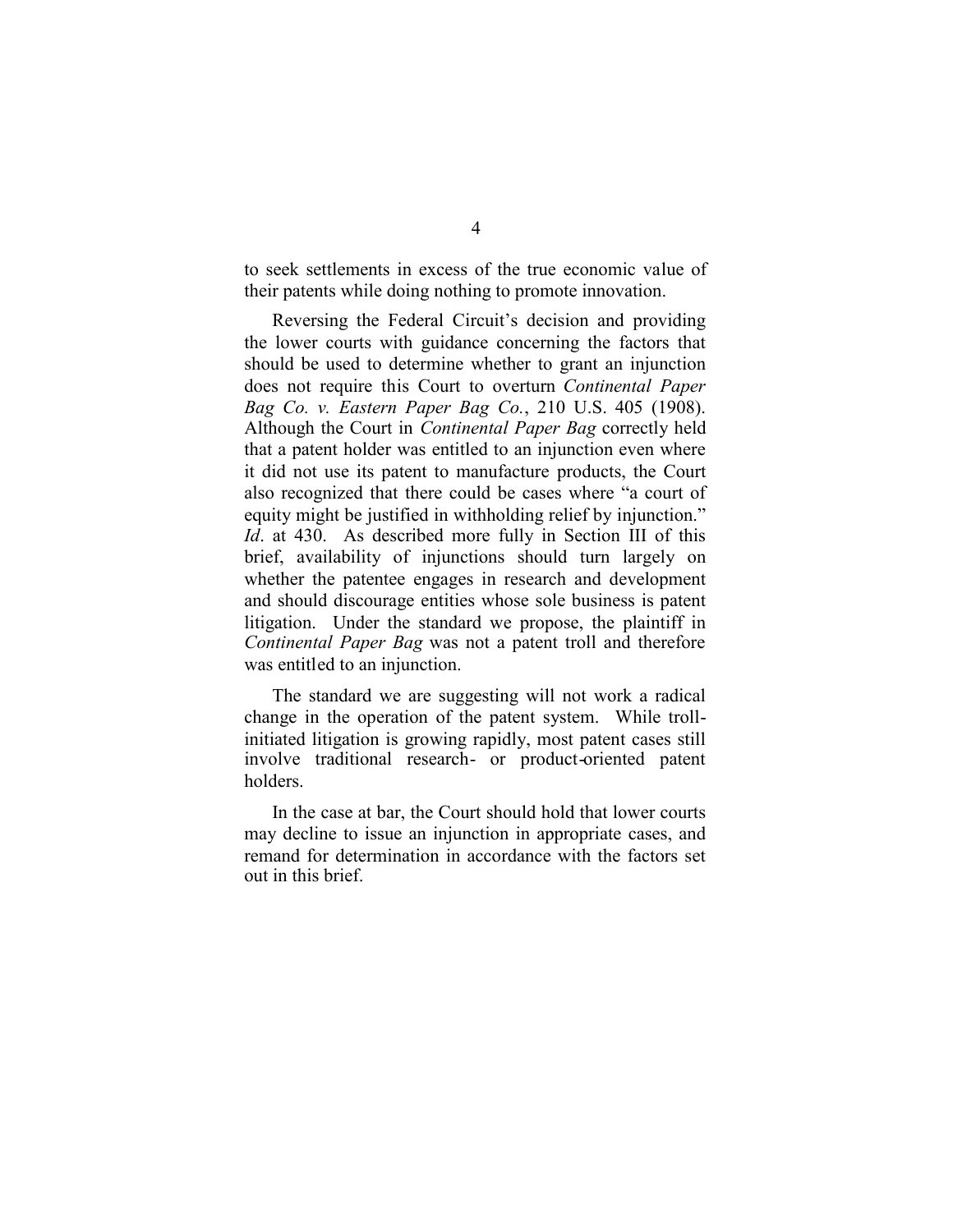#### **ARGUMENT**

# **I. A RULE MAKING THE ISSUANCE OF AN INJUNCTION VIRTUALLY AUTOMATIC UPON A FINDING OF PATENT INFRINGEMENT PERMITS PATENT TROLLS TO ABUSE THE PATENT SYSTEM.**

While some may argue for a severe rollback of patent rights to stop the recent problem of "patent trolls," in our view no fundamental change in patent protections is warranted at this time. The founders of this country, this Court, and Congress have long recognized that strong patent protection promotes innovation and benefits the nation's economy and consumers. As this Court explained:

The stated objective of the Constitution in granting the power to Congress to legislate in the area of intellectual property is to 'promote the Progress of Science and useful Arts.' The patent laws promote this progress by offering a right of exclusion for a limited period as an incentive to inventors to risk the often enormous costs in terms of time, research, and development. The productive effort thereby fostered will have a positive effect on society through the introduction of new products and processes of manufacture into the economy, and the emanations by way of increased employment and better lives for our citizens.

*Kewanee Oil Co. v. Bicron Corp.*, 416 U.S. 470, 480 (1974) (citing U.S. CONST. art I, § 8, cl. 8.). Indeed, most commentators agree that strong patent protection generally leads to demonstrably positive results and that an injunction is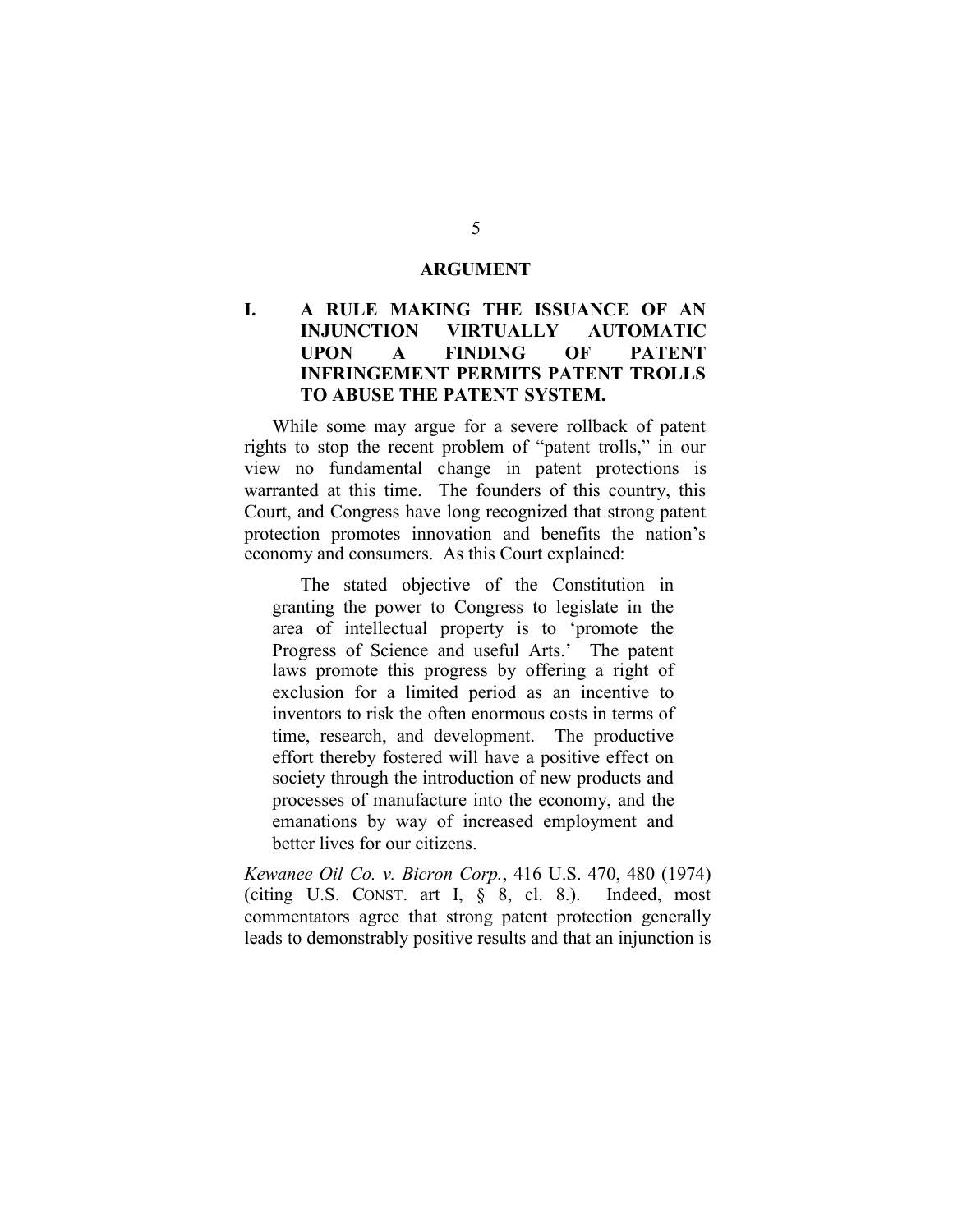in most cases the economically appropriate remedy for infringement. $2$ 

# **A. Trolls Can Use the Patent System To Ambush Computer and Internet Companies.**

The enormous complexity of the computer and Internet sector has, however, given rise to a "new breed of entrepreneurs" known as "patent trolls."<sup>3</sup> These entities do not innovate, but rather seek to acquire broad and nebulous patent claims that arguably encompass existing technologies relied on by companies with deep pockets. By acquiring these claims and threatening or pursuing litigation, the patent trolls seek and often receive economic settlements from genuine innovators and producers that greatly exceed the true economic value of the patents in question. The key weapon

<sup>2</sup> *See*, *e.g.*, Robert P. Merges, *Of Property Rules, Coase and Intellectual Property*, 94 Columbia L. Rev. 2655, 2655 (1994) ("[P]roperty rules can and do work effectively in many situations involving [intellectual property rights]."); Stephen A. Merrill, *et al.* eds., National Research Council, *A Patent System for the 21st Century*, at 21-25 (2004) (describing changes in U.S. patent policy over last 20 years); Federal Trade Comm'n, *To Promote Innovation: The Proper Balance of Competition and Patent Law and Policy* 1:18-23 (2003) (same).

<sup>3</sup> Jeremiah Chan & Matthew Fawcett, *Footsteps of the Patent Troll*, 10 No. 1 Intell. Prop. L. Bull 1 (2005); *see also* William M. Bulkeley, "*Court Play: Aggressive Patent Litigants Pose Growing Threat to Big Business*," Wall St. J., Sept. 14, 2005, at A1; James Kanter, "*Ownership of Ideas Is High-Stakes Game*," Int'l Herald Trib., Oct. 3, 2005, at 1.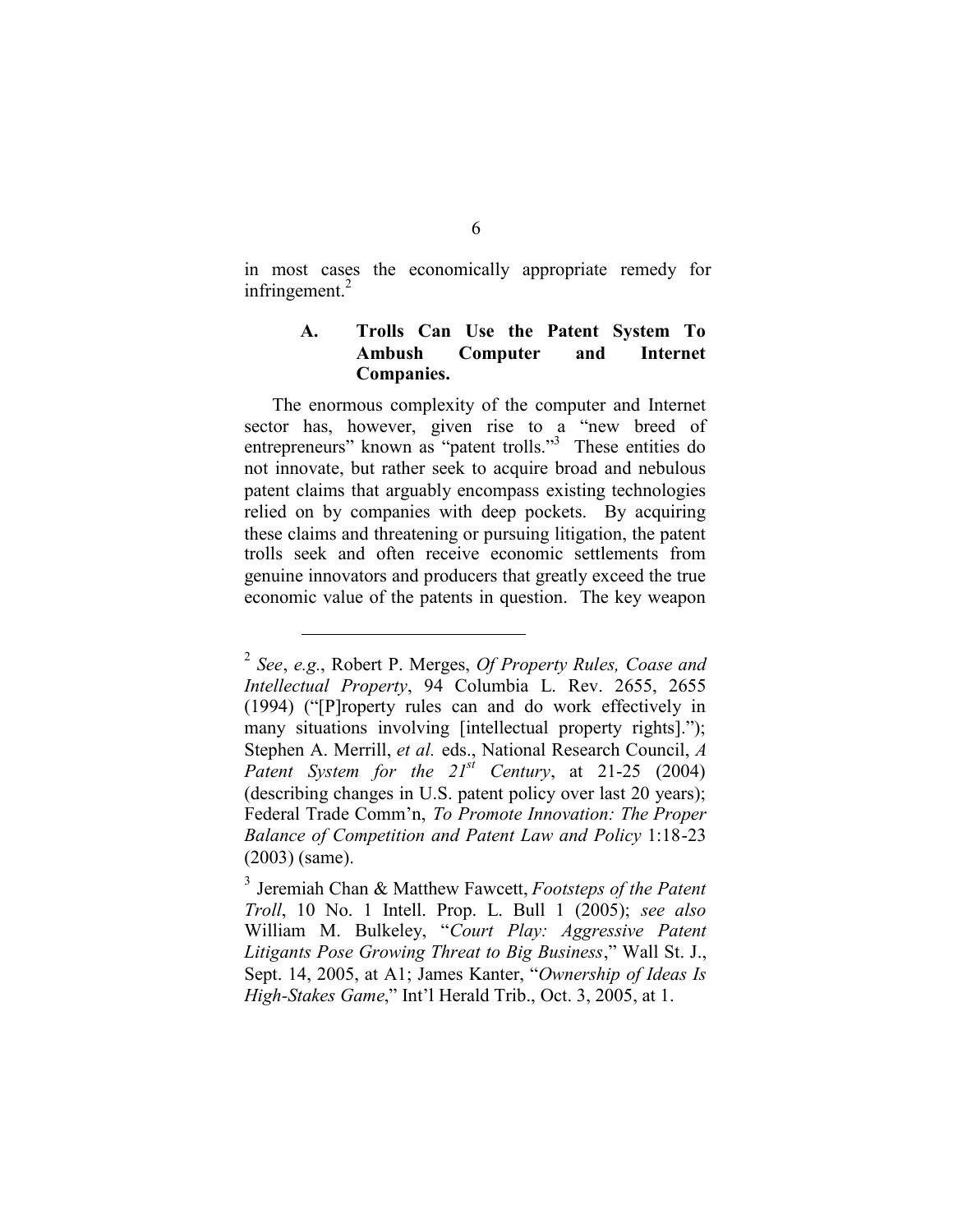wielded by the patent trolls is the threat of a permanent injunction that can "hold up" the sale of a complex product that may incorporate literally thousands of non-infringing patented processes. *See To Promote Innovation* 3:39-41,  $3.51 - 55$ 

As the Federal Trade Commission recently explained, innovation in the computer and Internet industry is often incremental and cumulative, and the pace of change is rapid.<sup>4</sup> The net result is that each marketable product in this industry may incorporate – often in an incidental, tangential, and sometimes unintentional way – hundreds or even thousands of patented processes. This is commonly described as a "patent thicket": "a dense web of overlapping intellectual

<sup>4</sup> *To Promote Innovation* 3:34-37 (discussing computer hardware), 44-46 (computer software and Internet). Notably, the FTC has contrasted Internet and computer innovation with discoveries in the pharmaceutical industry, where most innovation involves discrete discoveries – such as a "new chemical entit[y]" (NCE) – rather than incremental improvements on existing discoveries. *Id.* 3:4-6. This difference in industry structure – rather than any disagreement about the importance of rewarding and protecting genuine innovation – explains why the pharmaceutical companies generally support the wholly mechanical enforcement of patent holders' rights. These companies do not face the problems, described below, that arise when "patent trolls" seek settlements based on alleged infringement by one of *many* patents incorporated in a single computer or Internet product. As explained below, the narrow exception to the general permanent injunction rule that Yahoo! proposes will not adversely impact the intellectual property rights of pharmaceutical companies.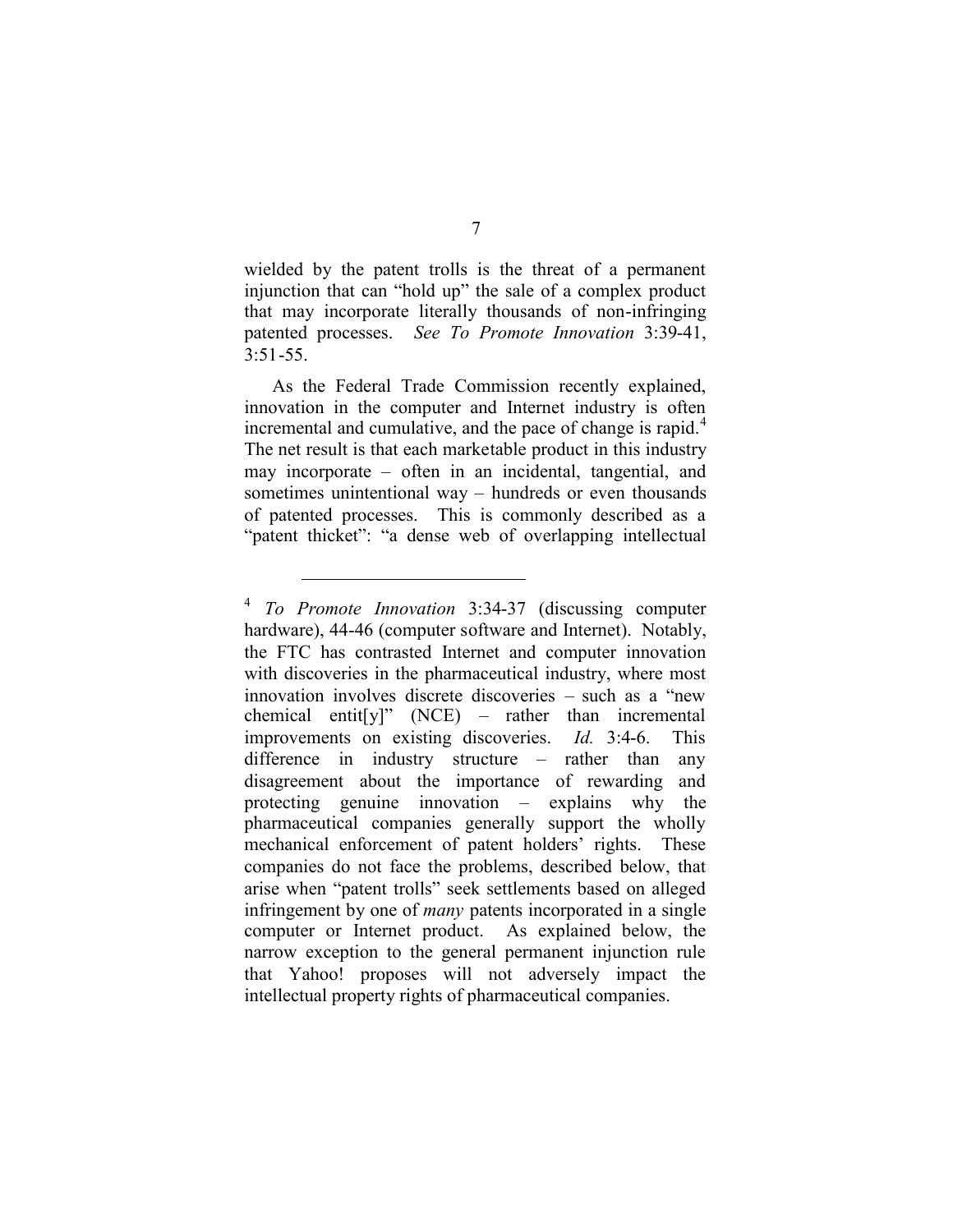property rights that a company must hack its way through in order to actually commercialize new technology." Carl Shapiro, *Navigating the Patent Thicket: Cross Licenses, Patent Pools, and Standard-Setting,* in INNOVATION POLICY AND THE ECONOMY 119, 120-121 (Adam Jaffee *et al.* eds., 2001); *see also To Promote Innovation* 2:27-31, 3:2, 34-35, 52-53.

The patent thicket and other well-recognized inefficiencies in the current patent system provide the raw material for patent trolls' machinations. As an initial matter, far too many low quality patents issue, as the district court in this case noted.<sup>5</sup> The PTO approves between 85 to 97 percent of the applications it receives. C. Quillen and O. Webster, *Continuing Patent Applications and Performance of the U.S. Patent Office*, 11 Fed. Cir. Bar J. 1, 1-21 (2001). After a careful review of the available evidence, a blueribbon panel of the National Research Council recently concluded that "[t]here are several reasons to suspect that more issued patents are deviating from . . . desirable standards of . . . non-obviousness and that this problem is more pronounced in fast-moving areas of technology newly subject to patenting." *A Patent System for the 21st Century* 51. The panel emphasized that the number of patent

<sup>5</sup> Pet. App. 57a-58a; *see also* Robert P. Merges, *As Many as Six Impossible Patents Before Breakfast: Property Rights for Business Concepts and Patent System Reform*, 14 Berkeley Tech. L.J. 577, 589 (1999) ("There are persistent reports that patents in the software area, and perhaps especially, patents for 'business methods' implemented in software, are of extremely poor quality," and routinely "overlook clearly anticipating prior art.").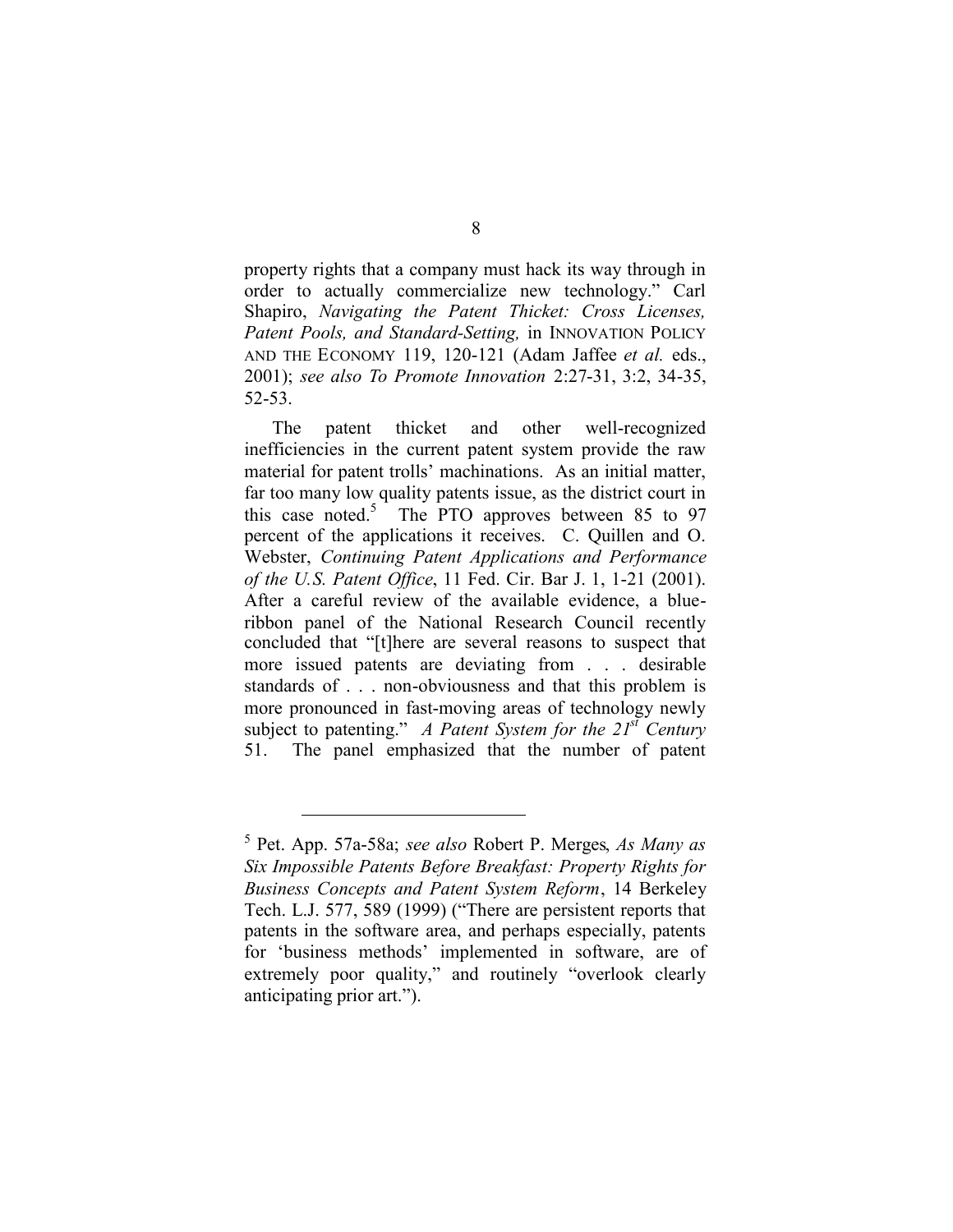examiners at the PTO has not kept pace with the explosion in the number and complexity of patent applications. *Id.*

In addition, savvy patent practitioners have become skilled at manipulating the PTO's procedures to create "submarine patents," whose existence is hidden until a company with deep pockets has sunk irreversible investment into arguably infringing technology.<sup>6</sup> As the FTC explains the practice, the patent troll frequently "allows its application to languish in the PTO while watching another company make substantial investments in a technology or product that will infringe the yet-to-be-issued patent." *Id.* Then, "[o]nce the other company's sunk costs are large, the patent applicant obtains the patent, asserts infringement, and 'holds up' the other company, demanding supra-competitive royalties for a license to the 'submarine patent.'" *Id.*<sup>7</sup>

<sup>6</sup> *To Promote Innovation* 1:26. The term "patent troll" connotes unfair surprise: "[A] troll hides under bridges, metaphorically speaking, waiting for companies to produce and market products, that is, to approach and cross the bridge. The ugly, evil troll then leaps up and demands a huge toll, that is, a licensing fee settling actual or threatened patent litigation, litigation that could result in an injunction halting the product line." Donald S. Chisum, *Reforming Patent Law Reform*, 4 J. Marshall Rev. Intell. Prop. L. 336, 340 (2005); *see also id.* at 348 (criticizing the Federal Circuit's decision in this case on the ground that "injunctions to protect property rights are not automatic and [should] take into account equitable factors").

<sup>7</sup> To address this problem, Congress amended the Patent Act in 1999 to require publication of patent applications within eighteen months of filing. Applicants can avoid this requirement, however, by filing for patent protection only in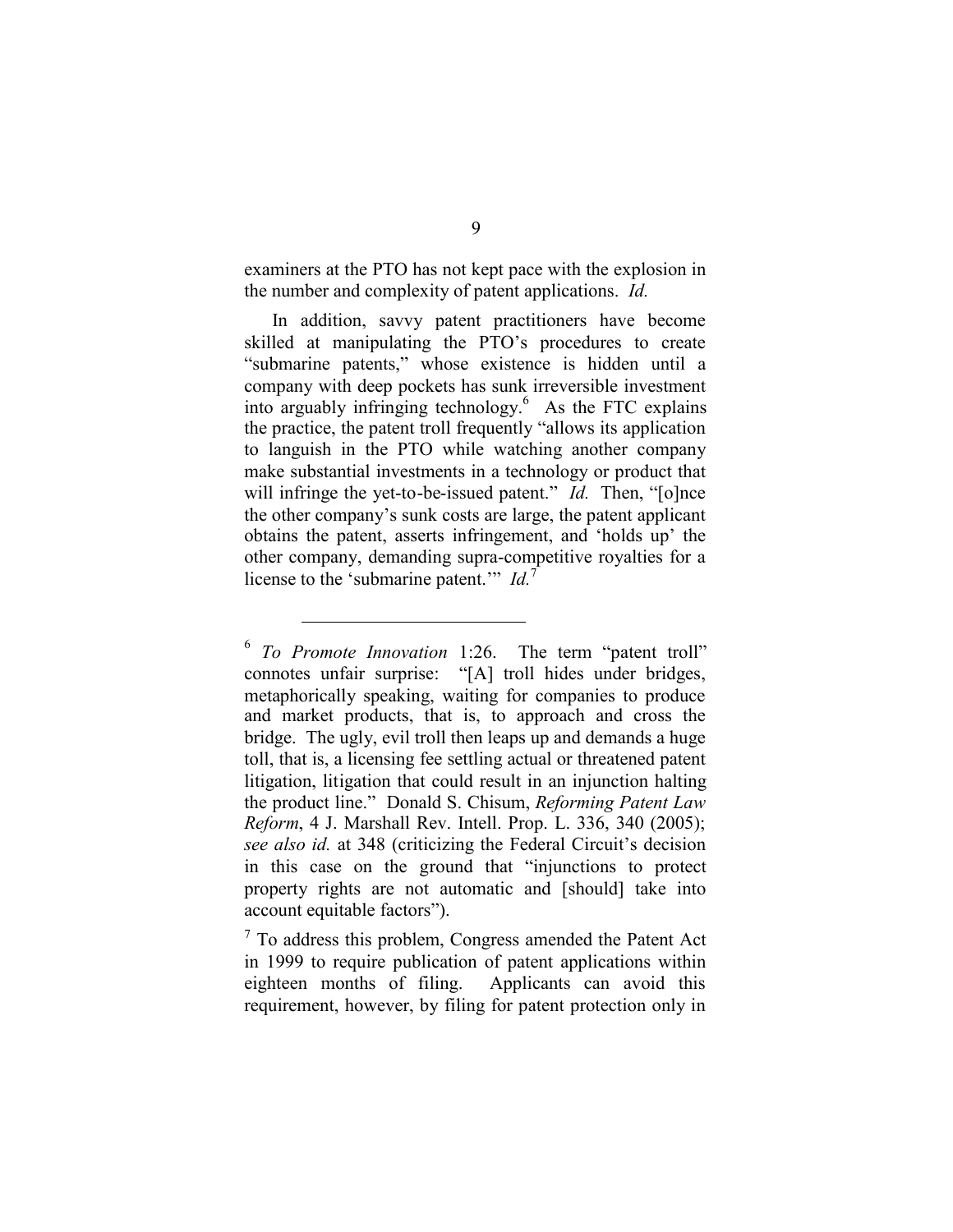To compound the problem, no computer or Internet company can be confident that its product will not ultimately be found by a court to infringe existing patents, even if it engages in an extensive patent search that may substantially delay release of a product and cost millions of dollars. *Footsteps of the Patent Troll*, 10 No. 1 Intell. Prop. L. Bull at 3-4; *To Promote Innovation* 3:53-54, 3:39-40. This is true both because of the sheer number of patents in this area and also because "the metes and bounds of software patent claims are often ambiguous" until *after* the patent is construed by a district or appeals court. *Id.* 3:52. Indeed, the degree of *ex ante* uncertainty is underscored by the fact that a staggering 50 percent of district court patent determinations are overturned at the appellate level. *A Patent System for the 21st Century* 62; *see also id.* at 66 (noting that the average period between patent application and a final ruling on validity is 12.26 years). Moreover, because willful infringement carries a penalty of treble damages, many companies are wary of conducting exhaustive patent searches for fear of later having that fact used against them in an infringement action. $8$ 

In short, computer or Internet companies conducting their businesses honestly and carefully may find themselves

the United States, 35 U.S.C. § 122, and patent trolls frequently do because the additional delay is often worth the cost of foregoing foreign intellectual property protection. Note, *The Disclosure Function Of The Patent System (Or Lack Thereof)*, 118 Harv. L. Rev. 2007, 2024 (2005).

<sup>8</sup> *See generally The Disclosure Function*, 118 Harv. L. Rev. at 2017-23 ("Given the prevalence of willful infringement verdicts in patent suits, innovators are exposed to significant financial risk whenever they search through the patent records.")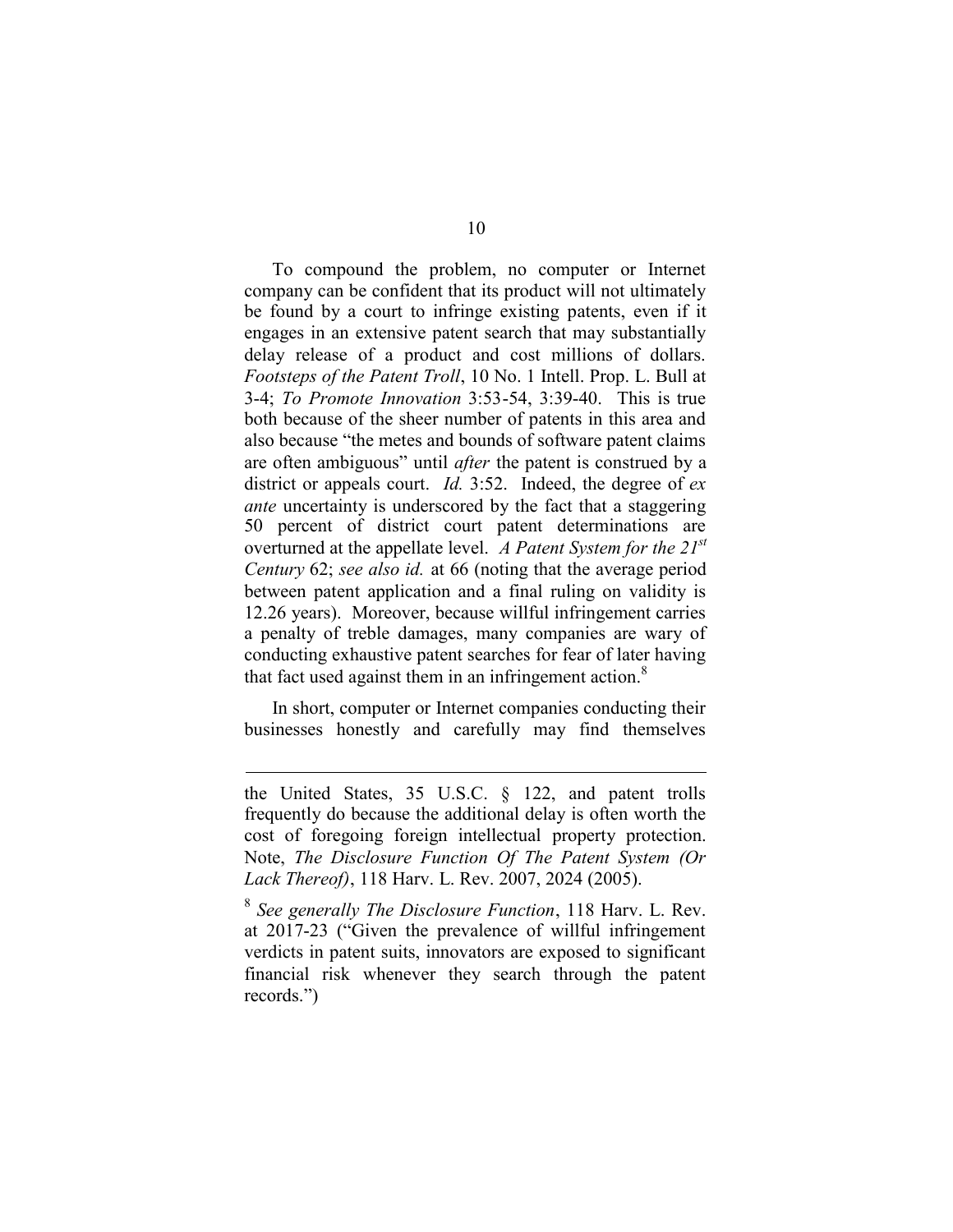accused of infringing low-quality or hard-to-discover patents. By then, a company may have already invested significant amounts in product development that make it very expensive to redesign and redeploy a new product line to avoid the alleged infringement, even though the *ex ante* costs of doing so would have been quite small. *To Promote Innovation* 2:28-29. As the Federal Circuit acknowledged in another case, once a producer has made such investments, the threat of an injunction obliges the producer to

pay [the patent holder] as much as it would cost to shift to a noninfringing product, an amount, given investment in infringing systems, perhaps far more than a reasonable royalty [as determined preinvestment]. These incentives . . . encourage patentees to adopt a strategy of ambush rather than providing fair notice.

*Odetics, Inc. v. Storage Technology Corp.*, 185 F.3d 1259, 1273 (Fed. Cir. 1999) (case involving patent holder who unreasonably delayed bringing patent enforcement suit). In other words, injunctive relief enables patent trolls to extort settlements greatly in excess of the true economic value of their patents. Under 35 U.S.C. § 284, patent holders are entitled to the generous remedy of "damages adequate to compensate for the infringement but in no event less than a reasonable royalty" – *not* to the much higher payoff they can obtain with the aid of an injunction.

#### **B. Issuing Injunctions to Trolls Harms Productive Firms.**

Patent troll tactics are unappealing to true innovators. As a general matter, legitimate computer and Internet companies engage in "defensive patenting" as a way to negotiate the "patent thicket." *To Promote Innovation* 2:26-  $27, 3:35-36, 52$ . In other words, a company will patent a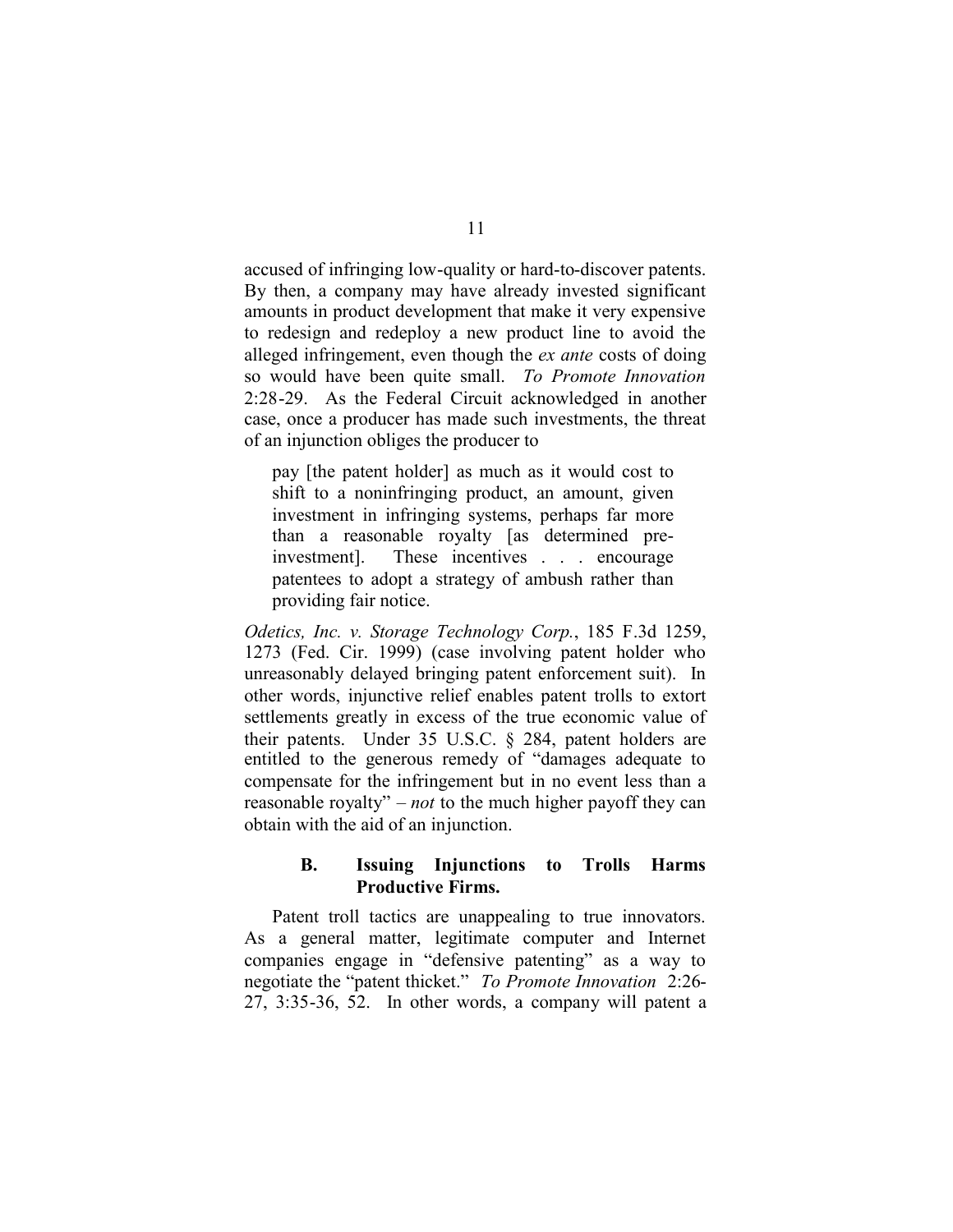wide range of novel, non-obvious, and useful ideas relating to its products even though it knows that not all those ideas will ultimately be incorporated into its products. These patents help to preserve the company's "freedom to operate" by acknowledging the possibility that, in the future, the company *may* need to use the patented technologies. *Id.* 3:33. In addition, such legitimate industry participants know that they will end up both *holding* patents used by their rivals and *using* patents held by their rivals. In this situation, sometimes described as "mutually assured destruction," each side has a strong incentive to decline to enforce their patents in return for mutual forbearance. *Id.* 2:30-32, 3:37-39, 52. In some cases, these arrangements may be codified in formal "cross licensing" agreements, possibly involving a negotiated monetary exchange if one company's patent holdings are more valuable than another's. *Id.* 3:37-41, 52.

But cross-licensing arrangements and the threat of "mutually assured destruction" do not dissuade patent trolls from asserting unreasonable demands because they are "nonpracticing entities." *Id.* 2:31-32, 3:38-39. "Faced with a competitor, [a] company could assert its own patent portfolio and reach a reasonable cross-licensing arrangement. But a troll does not need a license and therefore is uninterested in cross-licensing." Chisum, *Reforming Patent Law Reform,* 4 J. Marshall Rev. Intell. Prop. L. at 340.

Unfortunately, even companies with excellent legal defenses have strong incentives to settle with patent trolls asserting low-quality patents. One "industry rule of thumb" is that it costs \$1.5 million to defend a typical case and \$4 million to defend a damage claim of over \$25 million. Wendy Schacht and John Thomas, Congressional Research Service*, Patent Reform: Innovation Issues* 7-8 (Library of Congress 2005) (noting that one large technology company has an annual patent defense budget of nearly \$100 million).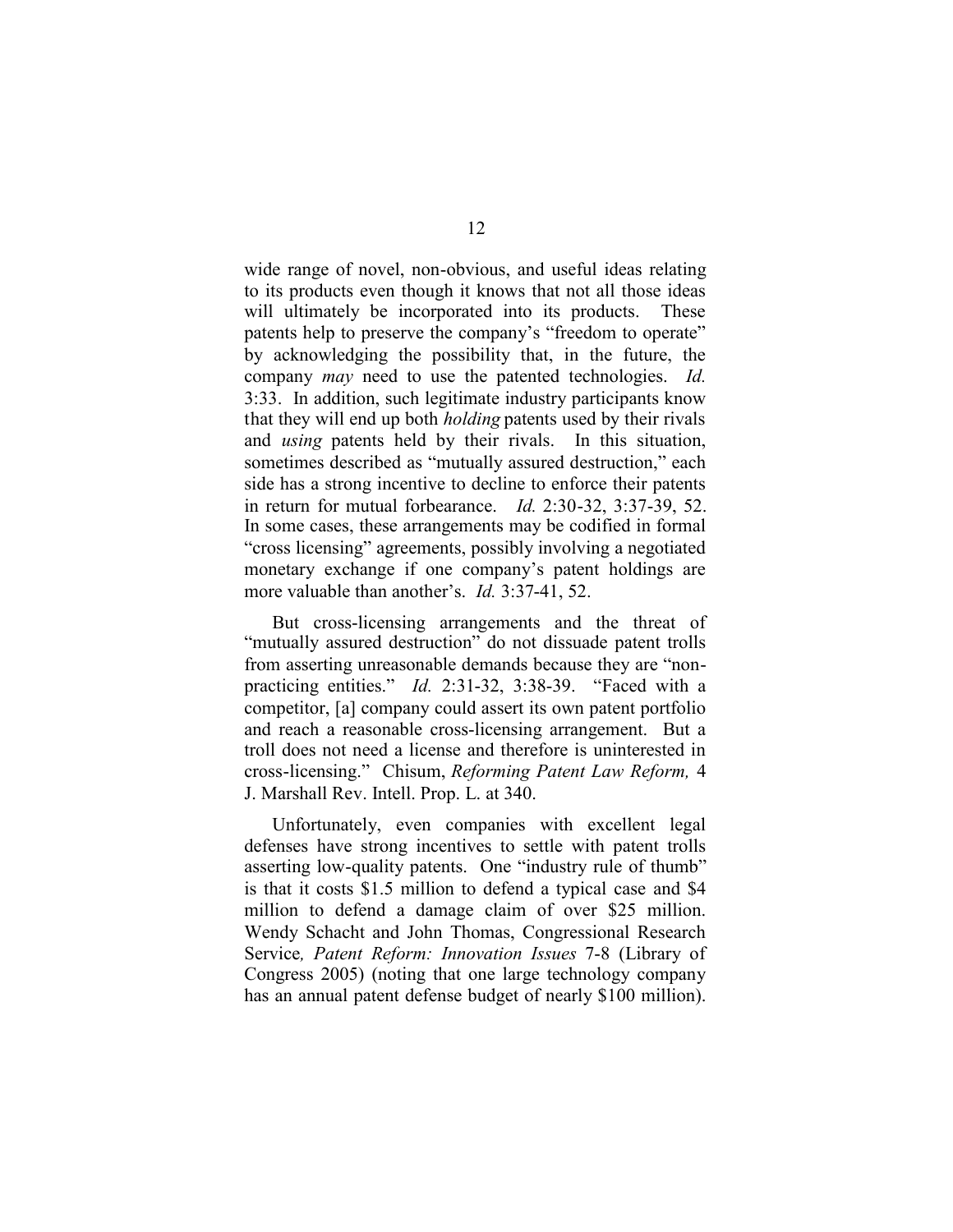To compound the problem, under current law, plaintiffs are permitted to bring infringement cases in any federal district court with personal jurisdiction over the alleged infringer, which allows patent trolls to shop for courts they consider likely to view their claims favorably. 28 U.S.C. § 1400(b). Accordingly, many companies accept offers from patent trolls to pay license fees, even for dubious patent claims, rather than risk trial. Mark A. Lemley, *Rational Ignorance at the Patent Office,* 95 Nw. L. Rev. 1495, 1517 (2001) (acknowledging that companies will find it rational to pay off patent trolls holding dubious claims).

Taken together, these features of the current patent system enable patent trolls to take particular advantage of software and Internet firms. As noted above, the existence of the patent thicket and the problem of low quality patents make it especially easy for trolls to acquire patents that arguably cover one of the hundreds or thousands of processes incorporated in a single high technology product. The troll waits until a company with deep pockets makes irreversible investments in the arguably infringing technology. The troll may even revise the terms of the patent (through a patent "reissuance" or "continuation") in light of the target's investment in order to strengthen the infringement claim. The troll then uses the threat of an injunction shutting down production to demand a significant share of the total profit associated with the product.

This gamesmanship results in no social benefit and a great deal of harm. First, trolls clog the legal system with complex and bitterly contested litigation. When successful, the trolls also extract large cash settlements from their victims, the companies that actually produce products of social value. Not only are these costs (as well as legal defense fees) eventually passed on to consumers – leading to economic deadweight loss – but in addition "innovation may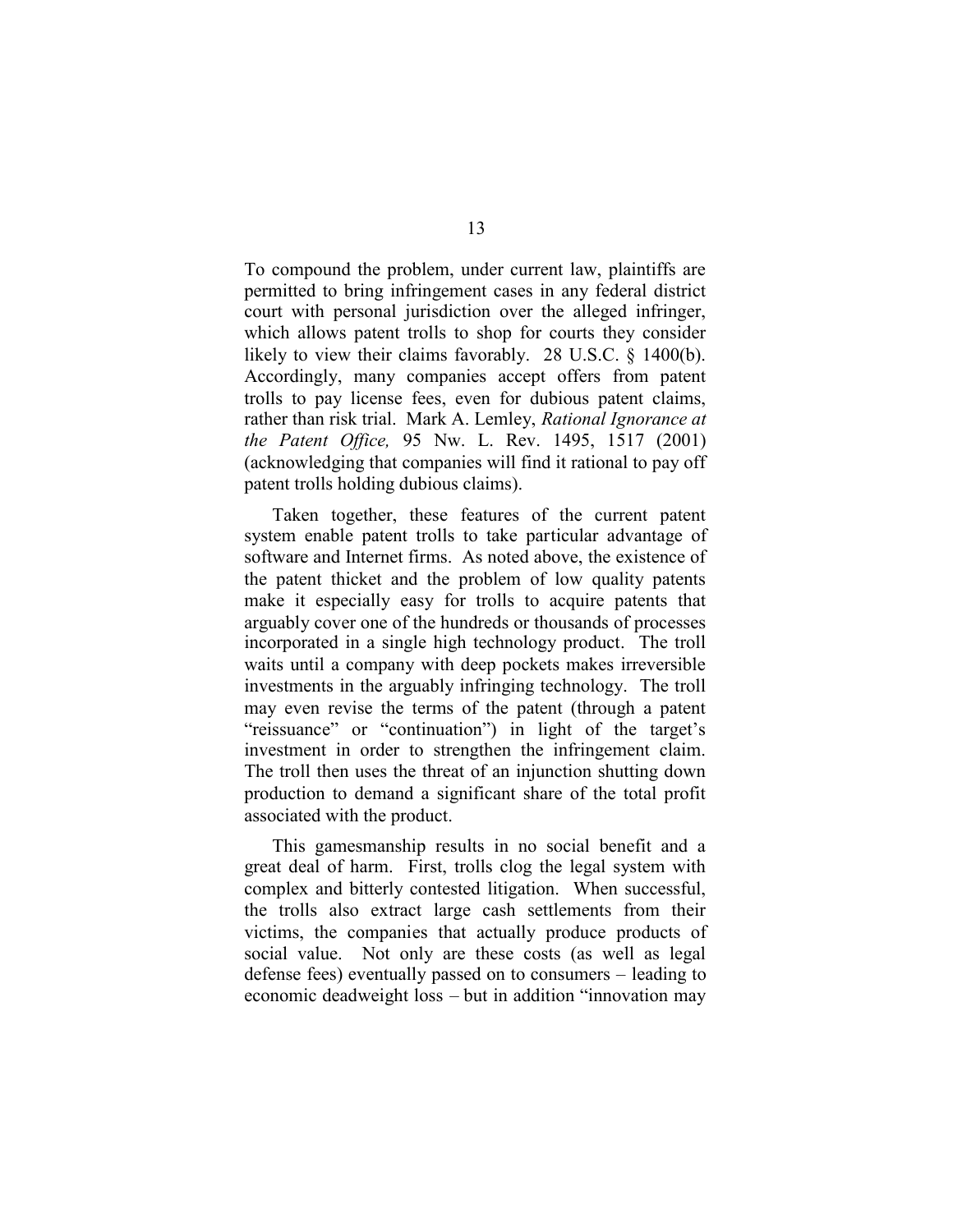suffer because some companies will 'refrain from introducing certain products for fear of hold-up.'" *To Promote Innovation* 3:41 (citing *Navigating the Patent Thicket* at 126; Peter Grindley & David J. Teece, *Managing Intellectual Capital: Licensing and Cross-Licensing in Semiconductors and Electronics*, 39 Cal. Mgmt. Rev. 8, 20 (1997)).

# **II. TRIAL COURTS HAVE EQUITABLE POWER TO DENY INJUNCTIONS TO PATENT TROLLS.**

As other briefs set forth in greater detail, the Federal Circuit's holding is inconsistent with Section 283. That provision states that trial courts "*may grant* injunctions in accordance with the principles of equity to prevent the violation of any right secured by patent, on such terms as the court deems reasonable" (emphasis added). The statute could hardly be more clear that courts likewise *may deny* injunctions when "principles of equity" support that result.

# **A. Courts Have Traditionally Barred Uses of the Patent System that Are Contrary to the Public Interest.**

The Federal Circuit was obliged to acknowledge that the courts have denied injunctions to "protect public health," Pet. App. 26a, but suggested that such circumstances represent the lone limitation on a patentee's general "right to exclude," *id.* at 27a. That suggestion is wholly unsubstantiated. While it is true that some early cases denied injunctions based on a threat to public health or safety, *see, e.g., City of Milwaukee v. Activated Sludge*, 69 F.2d 577, 593 (7th Cir. 1934); *Vitamin Technologists, Inc. v. Wisconsin Alumni Research Found., Inc.*, 146 F.2d 941, 944-45 (9th Cir. 1945), that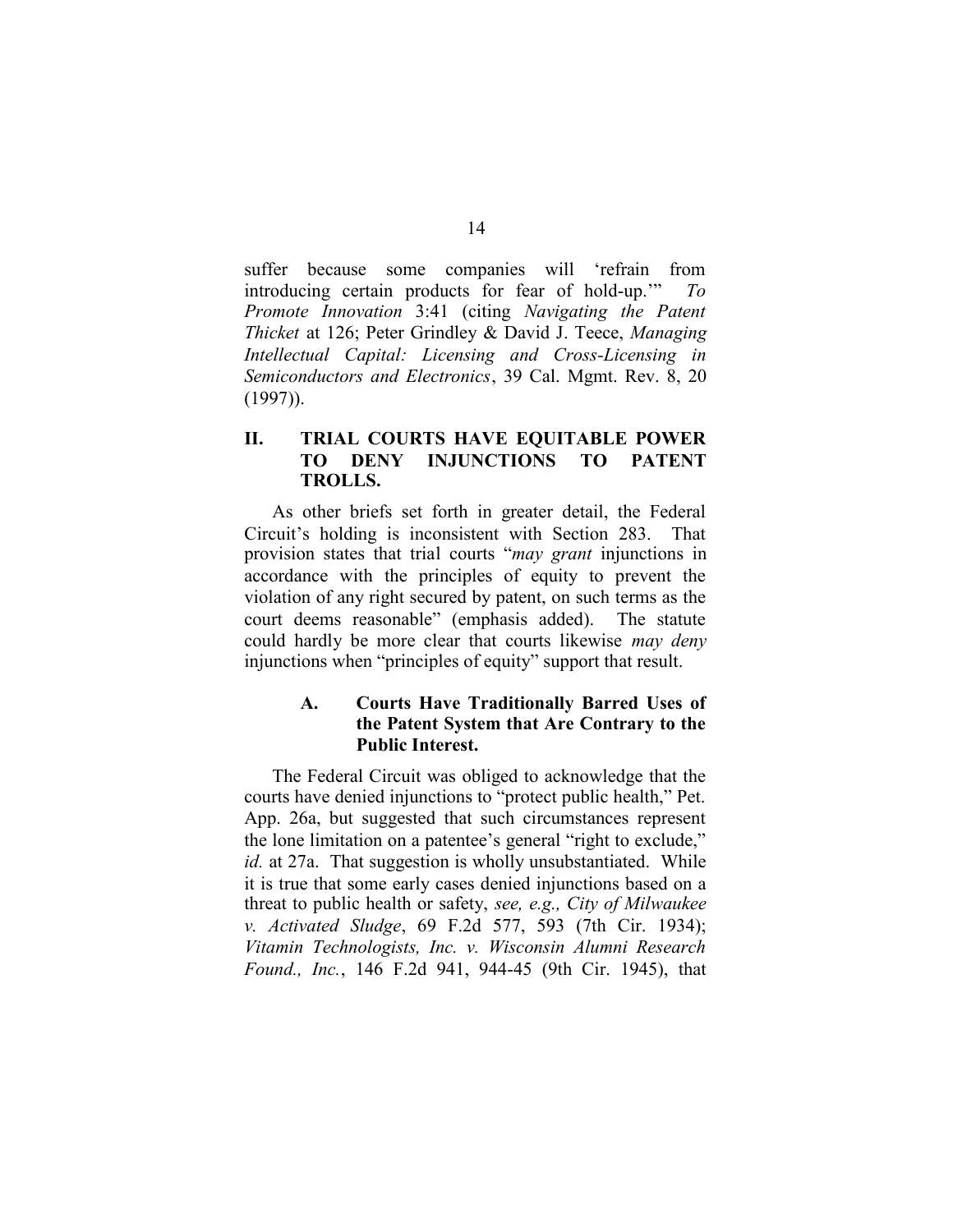justification for withholding injunctive relief has never been exclusive.

To the contrary, in the years before patent appeals were directed exclusively to the Federal Circuit, appellate courts repeatedly upheld the denial of permanent injunctions in patent cases for other reasons. For example, in *Nerney v. New York*, *N.H. & H.R. Co.*, 83 F.2d 409, 411 (2d Cir. 1936), the court denied a permanent injunction to a railroad company where it was "recognized that the only real advantage to a plaintiff in granting the injunction would be to strengthen its position in negotiating a settlement." And in *Foster v. American Machine & Foundry Co.* 492 F.2d 1317, 1324 (2d Cir. 1974) (some citations omitted), the court denied a permanent injunction to a manufacturer because

[a]n injunction to protect a patent against infringement, like any other injunction, is an equitable remedy to be determined by the circumstances. 35 U.S.C. § 283. It is not intended as a club to be wielded by a patentee to enhance his negotiating stance. Here, as the District Court noted, the [defendant] manufactures a product; the [plaintiff] does not. In the assessment of relative equities, the court could properly conclude that to impose irreparable hardship on the infringer by injunction, without any concomitant benefit to the patentee, would be inequitable.

More broadly, it is the nature of equity that new situations and even categories of situations will arise as patent practice evolves. As this Court has frequently observed, the essence of the courts' equitable power is the ability to look through legal niceties to ensure a just result. *See, e.g.*, *Young v. Higbee Co.*, 324 U.S. 204, 209 (1945) ("Equity looks to the substance and not merely to the form.").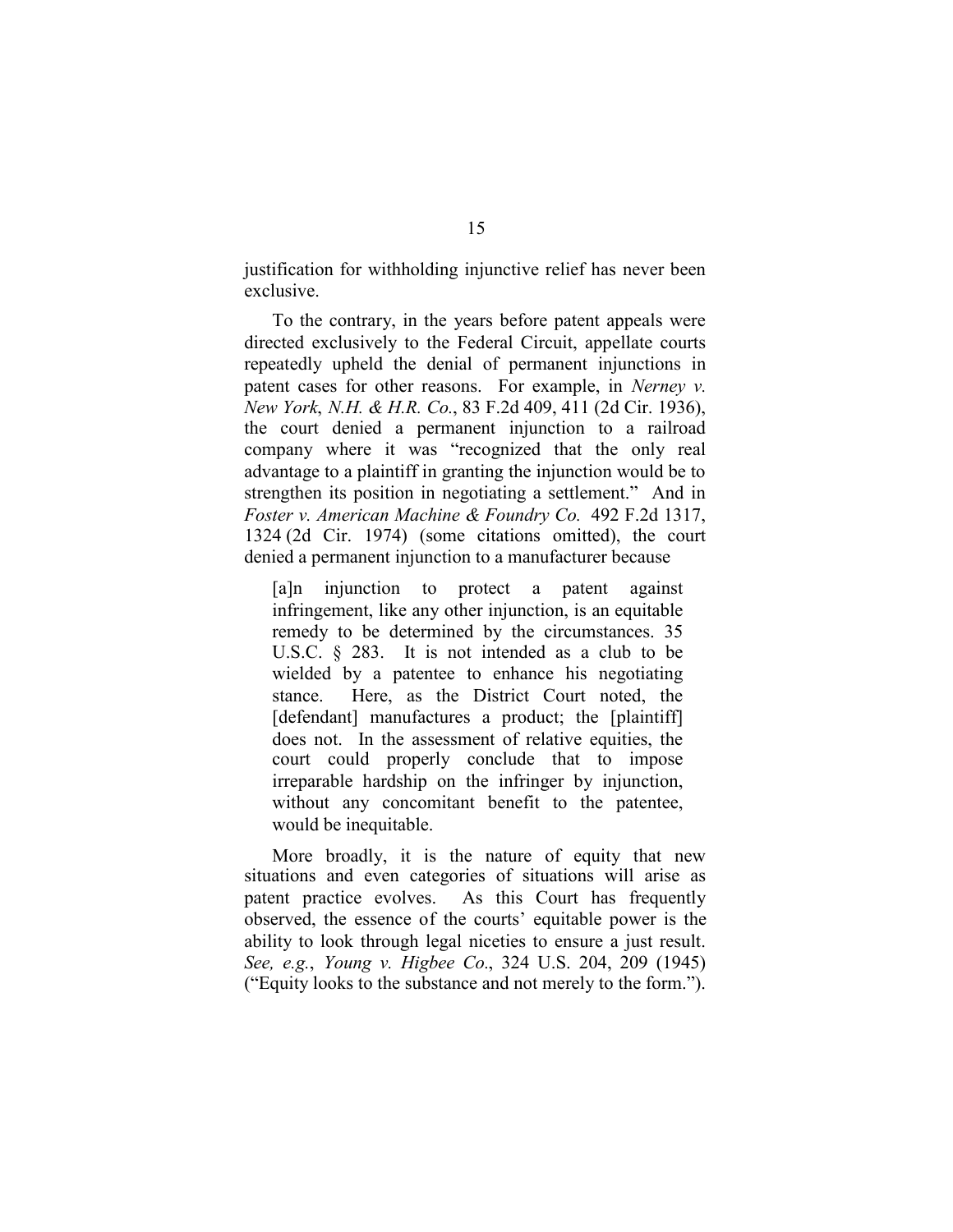This has led the Court to well-known decisions such as *Morton Salt Co. v. G. S. Suppiger Co.*, in which it applied equitable principles to deny patent protection to a company using its patent to restrain trade. 314 U.S. 488, 494 (1942) ("The patentee, like these other holders of an exclusive privilege granted in the furtherance of a public policy, may not claim protection of his grant by the courts where it is being used to subvert that policy."). $\frac{5}{2}$ 

Of particular importance, this Court has previously invoked its equitable authority to impose limits on a patentee's ability to employ unfair surprise to extort money from genuine innovators who had reasonably relied on the

<sup>&</sup>lt;sup>9</sup> This Court has issued other patent decisions applying equitable principles to prevent savvy parties from subverting the larger purposes of the law. *See, e.g., Edward Miller & Co. v. Bridgeport Brass Co.*, 104 U.S. 350 (1882) (significantly limiting the then-common practice of "reissuing" patents – often based on flimsy assertions that the original application contained a mistake – to prevent harm to parties that had relied on the patent's original specification); *Boyden Power-Brake Co. v. Westinghouse*, 170 U.S. 537, 568 (1898) (finding noninfringement notwithstanding that the product at issue met all the patent claim limitations, because it was "so far changed [in] principle" that it should not, in fairness, be subject to the claim in question). The *Boyden* holding, now known as the "reverse doctrine of equivalents," has been explained by commentators as facilitating follow-on inventors' ability to make improvements to the original design. *See generally* Robert Merges, *Intellectual Property Rights and Bargaining Breakdown: The Case of Blocking Patents,* 62 Tenn. L. Rev. 75 (1994).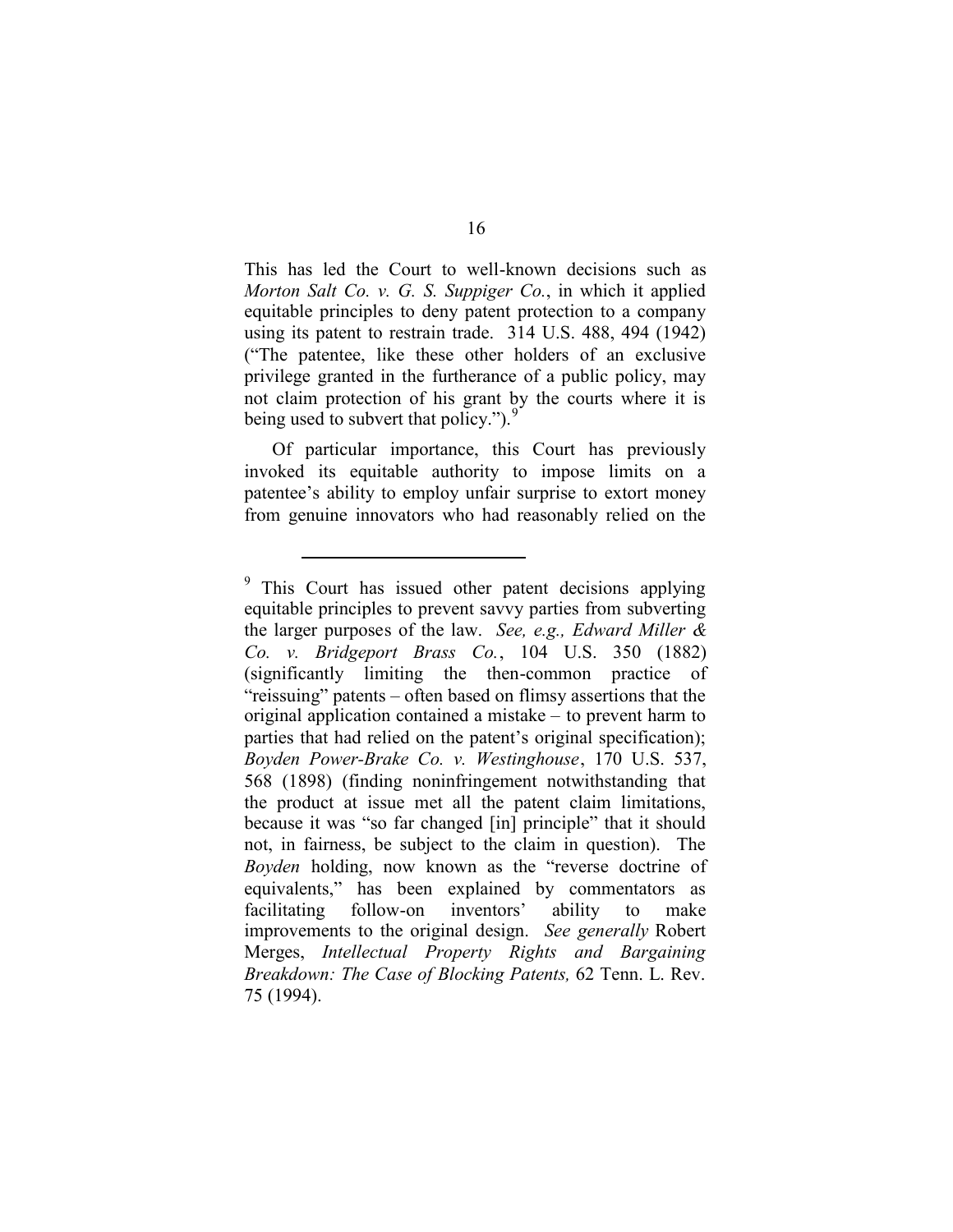protections of the patent system. In *Woodbridge v. United States*, 263 U.S. 50 (1923), and *Webster Electric Co. v. Splitdorf Electrical Co*., 264 U.S. 463 (1924), the Court developed the equitable doctrine of "prosecution laches." This doctrine prevents parties from benefiting from unreasonable lassitude in seeking issuance of a patent, particularly where the patent holder mounted a strategy of "designed delay" to amend its application in order to generate infringement claims against products created in the intervening period. 263 U.S. at 56, 51-53. Significantly, the Federal Circuit recently reaffirmed and applied the prosecution laches doctrine to patent claims by a notorious businessman – Jerome H. Lemelson – who largely invented the field of patent trolling. *See Symbol Techs. Inc. v. Lemelson Med. Educ. & Research Found.*, 277 F.3d 1361 (Fed. Cir. 2002) & 422 F.3d 1378 (Fed. Cir. 2005); Michelle Armond, *Introducing the Defense of Independent Invention to Motions for Preliminary Injunctions in Patent Infringement Lawsuits*, 91 Calif. L. Rev. 117, 117-120 (2003) (describing Lemelson's tactics).

Similarly, this Court has recognized the equitable defense of laches where a patent holder has unreasonably delayed bringing a suit for patent infringement. *See*, *e.g.*, *Lane & Bodley Co. v. Locke,* 150 U.S. 193 (1893); *Wollensak v. Reiher,* 115 U.S. 96 (1885). The Federal Circuit routinely applies this rule to prevent damage recovery for the precomplaint period, *A.C. Aukerman Co. v. R.L. Chaides Const. Co.*, 960 F.2d 1020, 1028-39 (Fed. Cir. 1992) (en banc), and has even made clear that a patent holder cannot seek a permanent injunction under Section 283 for infringing goods produced during a laches period, *Odetics*, 185 F.3d at 1273 ("[A]llowing a patentee who commits laches to enjoin nonetheless the further use of a pre-complaint product will, in many cases, allow the patentee to recover royalties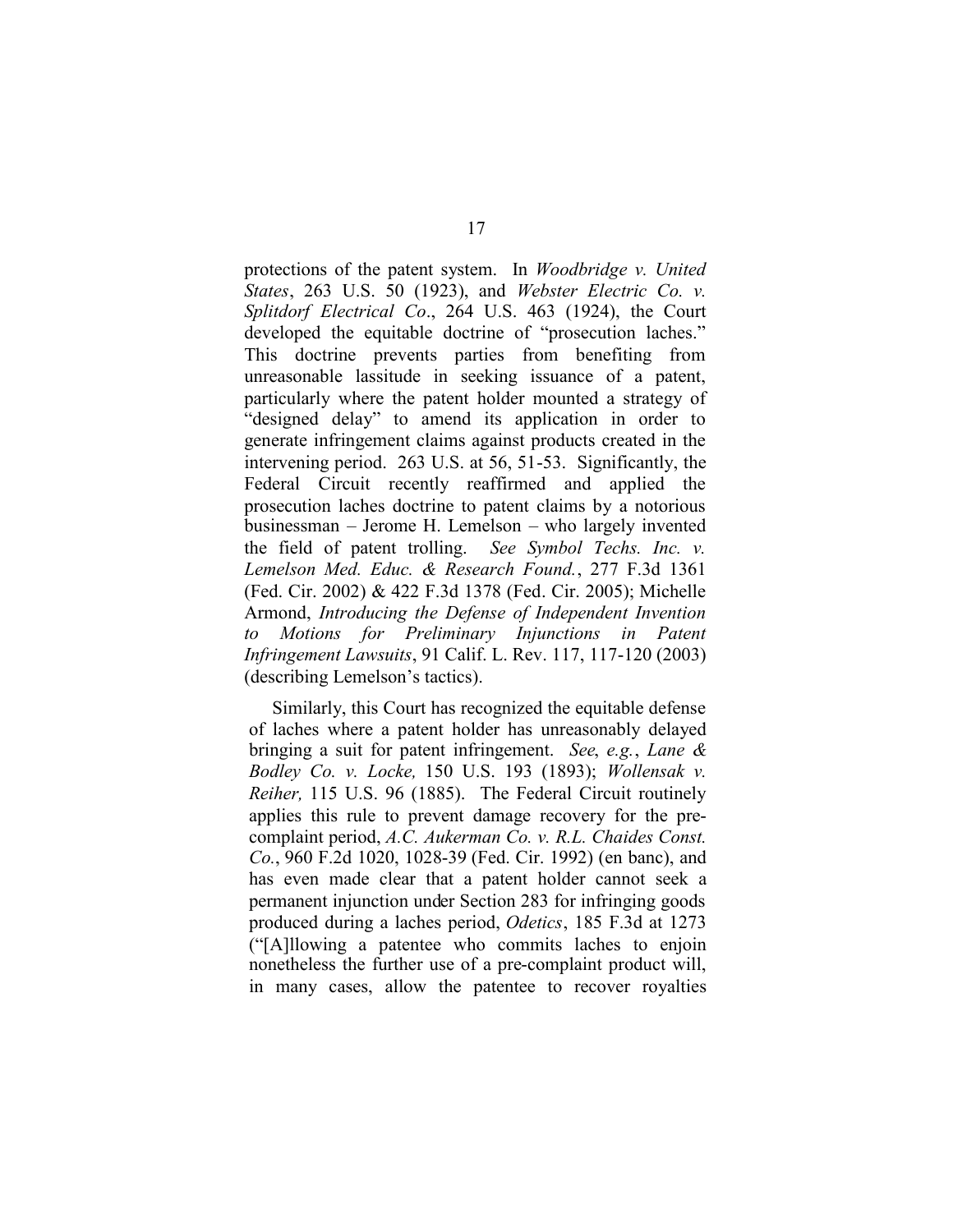[through the threat of hold up] that laches specifically prevents.").

As the Federal Circuit has indicated, however, a finding of laches is a severe ruling reserved for only the most "egregious cases" of delay in prosecution, *Lemelson*, 422 F.3d at 1385, and a presumption of ordinary laches arises only if the patent holder has waited more than six years since he or she knew or should have known of the alleged infringement, *A.C. Aukerman*, 960 F.2d at 1028. Laches is, in other words, a blunt instrument. As a practical matter, while it may detect and punish the most "egregious" troll misconduct, it does little to address patentee behavior (in connection with a valid patent) that is "merely" reprehensible. In our view, that is precisely what the lower court discretion inherent in Section 283 can accomplish. By recognizing that the holder of a valid patent may be entitled to not "less than a reasonable royalty" while at the same time denying questionable actors the leverage to extort far larger sums using an injunction, courts of equity can continue to ensure strong patent protection while eliminating the windfall gains that motivate trolls' behavior.

## **B. This Court Should Not Overrule** *Continental Paper Bag***.**

Recognizing the lower courts' equitable powers under Section 283 is fully consistent with this Court's ruling in *Continental Paper Bag*. In that case, Continental infringed a patent on a process for making paper bags held by Eastern Paper Bag Company. The Court affirmed the award of an injunction to Eastern, indicating that patents generally confer upon the inventor a "right to exclude" and that an injunction will usually be the appropriate remedy upon a finding of an infringement. 210 U.S. at 425. But the Court ended its decision by specifically stating that there could be cases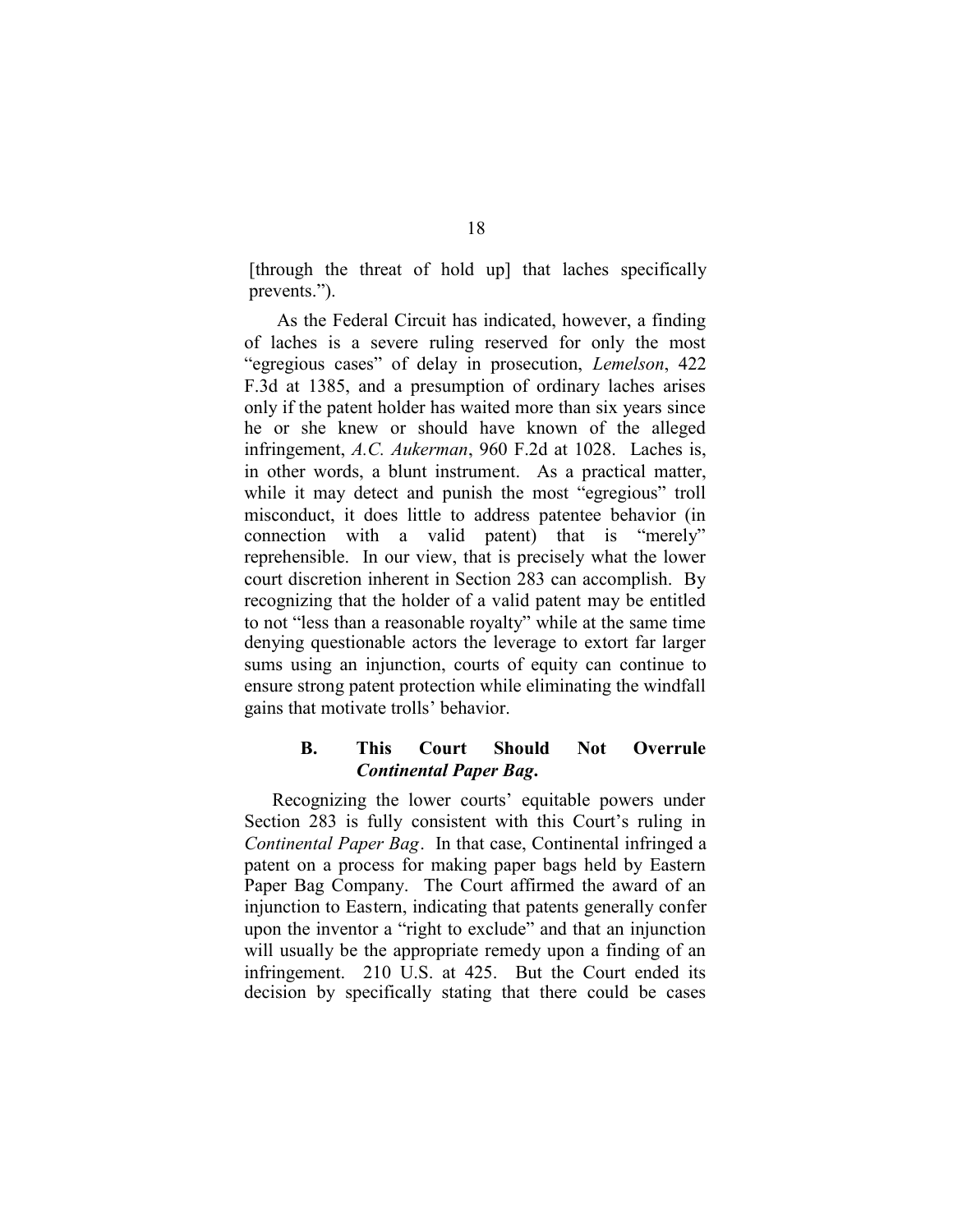where "a court of equity might be justified in withholding relief by injunction." *Id*. at 430.

The main issue in *Continental Paper Bag* was whether the Eastern Paper Bag Company had *unreasonably* failed to use its patent. Continental argued to this Court that the issue "is not that of the simple nonuse of a patent, but a long and unreasonable nonuse of it." 210 U.S. at 427. The Court rejected Continental's argument, finding that Eastern's explanation for nonuse – that it did not use the patent because it did not want to replace its existing machinery with more expensive equipment,. *id.* at 429 – was reasonable.

In our view, an injunction was warranted in *Continental Paper Bag*. Eastern was a true innovator that had not delayed in obtaining its patent or taken any other step suggesting that its intent was to spring the patent on Continental merely to obtain a settlement in excess of a reasonable royalty. Accordingly, it would be entirely appropriate for a trial court today to exercise its equitable authority to grant an injunction in analogous circumstances. As discussed above, computer and Internet innovators frequently obtain patents that they do not currently use and may never use. Indeed, in recent years this practice has become a business necessity helping innovators to navigate the patent thicket while avoiding expensive litigation. In short, *Continental Paper Bag* correctly held that simple nonuse does not warrant the denial of an injunction.

# **III. THIS COURT SHOULD PROVIDE SPECIFIC GUIDANCE TO HELP LOWER COURTS IDENTIFY AND DISCOURAGE PATENT TROLLS.**

As set forth above, this Court's holding in *Continental Paper Bag* indicates both that: (1) an injunction will usually be the appropriate remedy upon a finding of infringement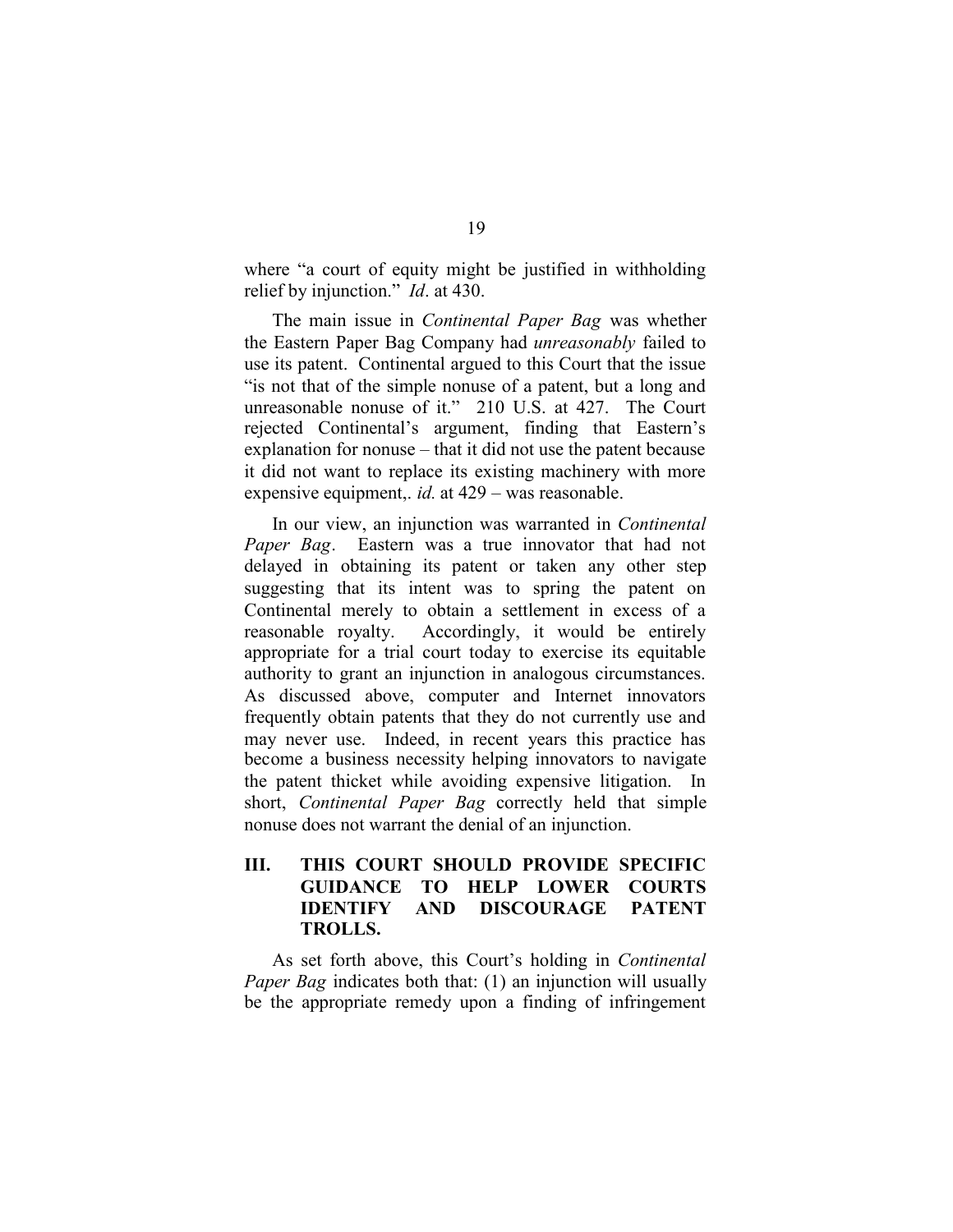*and* (2) there may be cases in which the lower courts may properly withhold an injunction in the exercise of their equitable jurisdiction under Section 283.

In accordance with our discussion of troll behavior (*see supra* Section I), determining whether a particular patent holder should be awarded an injunction demands a factspecific inquiry that cannot be reduced to a rigid checklist. But two factors are most important in distinguishing patent holders entitled to an injunction from patent trolls that are not. The first is the nature of the entity. If it is an entity organized for the purpose of investing in litigation rather than innovation, a remedy at law is more than adequate to compensate any legitimate claims it might have. The second is whether the entity engaged in any strategic troll-like behavior designed to increase disproportionately the settlement value of its claim. If such an entity set a trap for a productive firm, it should not be entitled to an injunction.

*1. The Business Purposes of the Patent Holder.* A particularly important factor in determining whether a patent holder may be a troll is the fundamental nature of the business entity. As discussed above, among the purposes of patent law is to allow innovators to realize the economic value of their inventions as an incentive to further innovation. Trolls lie outside of that purpose because they exist primarily to tax innovation rather than engage in it. Their *raison d'être* is to acquire patents and then engage in behaviors that will increase the *settlement* value of those patents without adding anything of *societal* value.

Plainly, a legitimate company that *does* produce something of social value and holds patents related to its products and processes (or markets it seeks to enter) cannot be considered a troll. This describes the majority of patent holders engaged in patent litigation; for them, the standard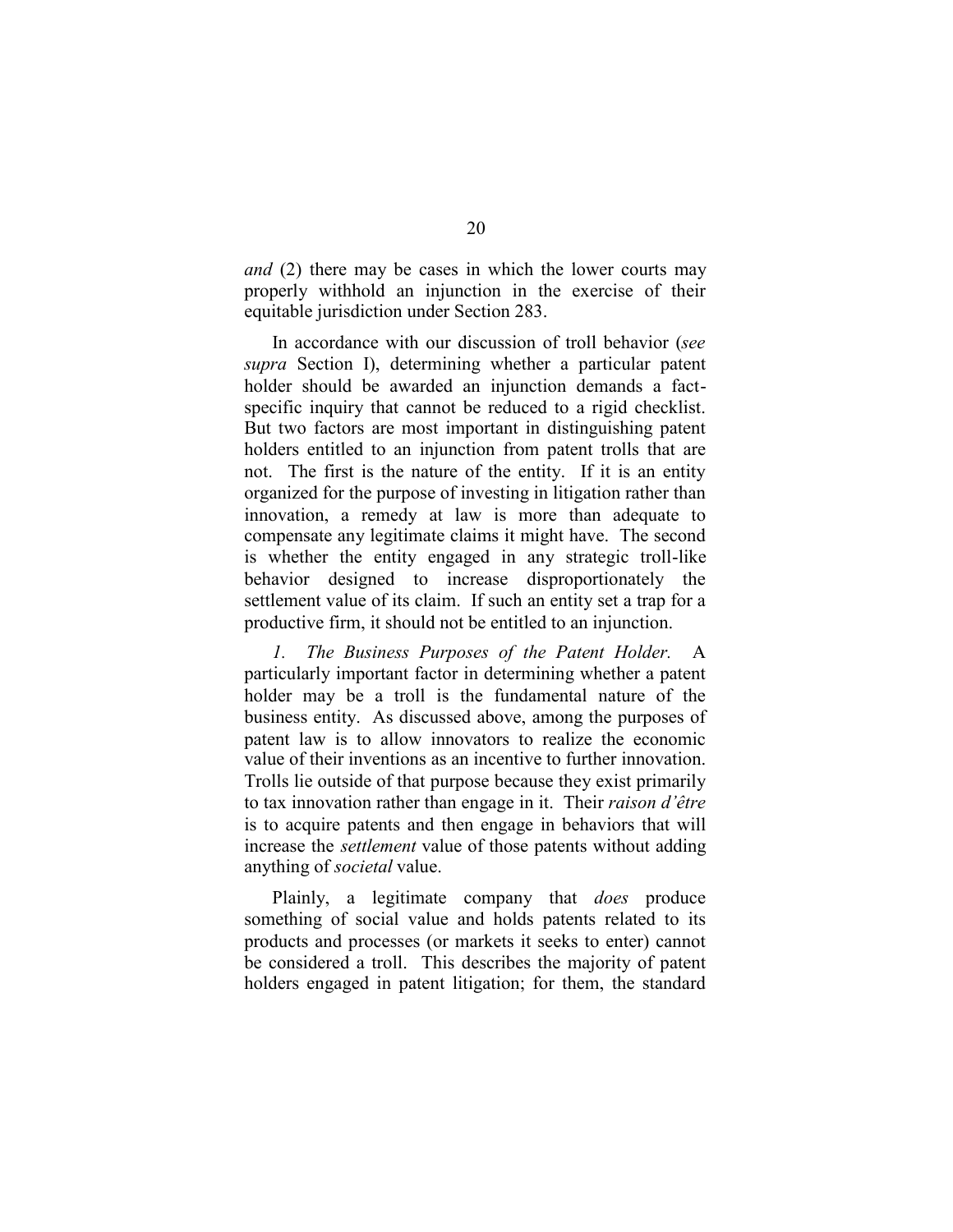we are suggesting will have no impact. Similarly, a legitimate research and development company that recoups its investment by licensing the results of its research is not a troll. This remains true regardless of whether such legitimate product- or research-oriented companies find it useful to create a separate subsidiary, affiliate, or other related entity to hold and enforce its patents. This inquiry should focus not on the narrow corporate entity holding the patents, but on the question of whether that company is part of an overall organization producing something of value or is merely an entity established for purposes of patent monetization through litigation. Entities of the latter type present an asymmetrical threat to potential defendants – unlike legitimate producers, patent trolls have no potentially infringing products of their own, and therefore no incentive to engage in the formal and informal cross-licensing agreements that resolve many claims of infringement without litigation.

Awarding an *automatic* injunction to an entity focused on monetizing patents through litigation would permit it to negotiate a settlement substantially in excess of the true economic value of the infringed patent by enabling it to threaten to shut down the production of socially useful products even where it would suffer no irreparable harm. This point was the key to the approach adopted by the Second Circuit in *Nerney* and *Foster*, where it declined to award injunctions to parties merely to strengthen their settlement position. *Nerney*, 83 F.2d at 411; *Foster*, 492 F.2d at 1324. Moreover, the Federal Circuit has carefully interpreted Section 284, which authorizes damages, to ensure that patent holders receive relief that is proportionate to the contribution of their invention to the overall economic value of the end product. *Rite-Hite Corp. v. Kelley Co.*, 56 F.3d 1538, 1549-51 (Fed. Cir. 1995). If, in contrast, patent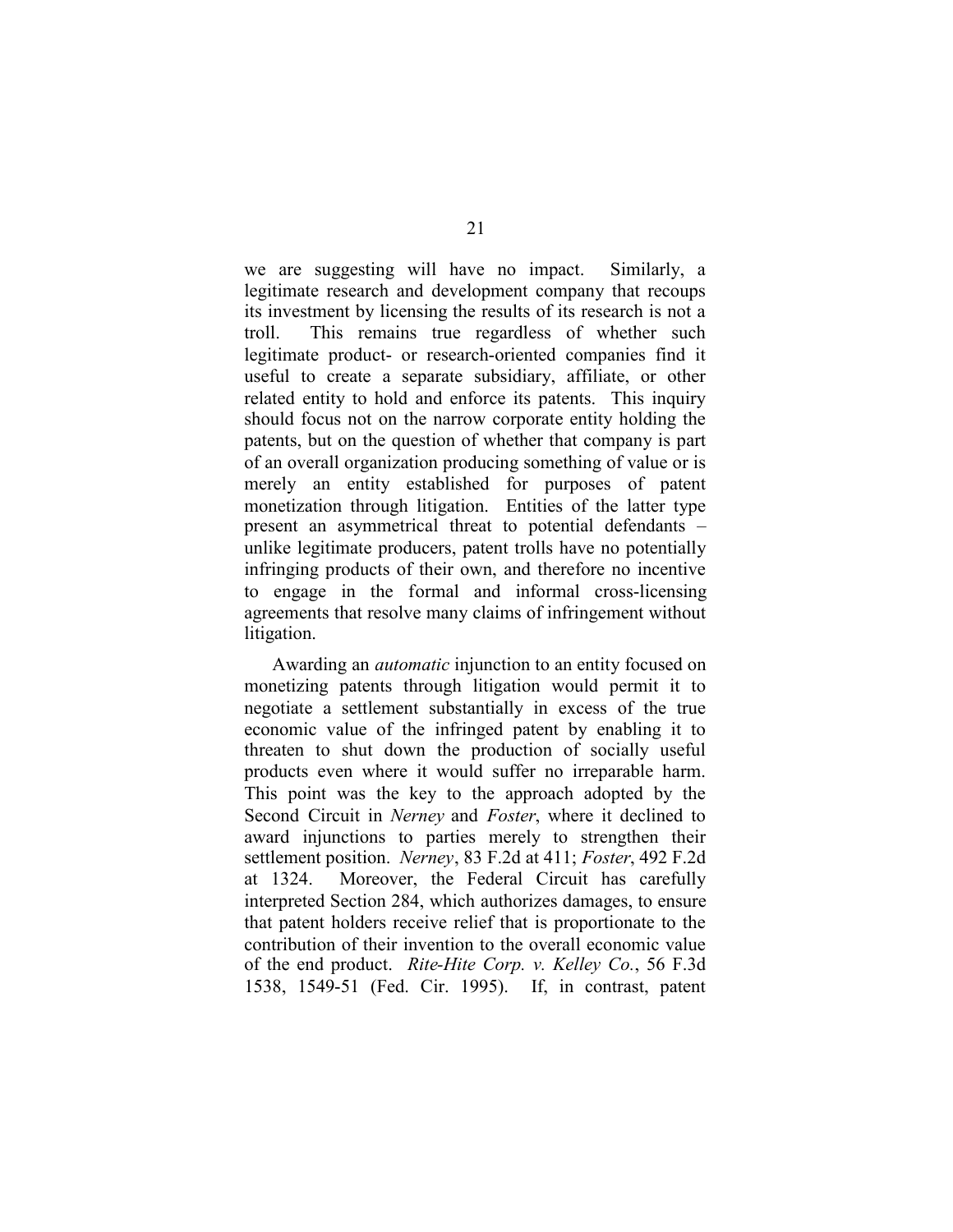holders receive payments that greatly exceed that amount, they will have incentives to invest disproportionate social resources in "troll-like" behaviors to increase the settlement value of their patents.

A remedy at law should generally be adequate to compensate the legitimate interests of an entity focused on monetizing patents through litigation. Under Section 284, they are entitled to an amount equal to a reasonable royalty upon a finding of infringement. Permitting such an award, while denying the opportunity to extort an additional amount, achieves an equitable result. At the same time, the courts should continue to award injunctions to legitimate companies producing socially valuable products to continue to encourage innovation consistent with the underlying principles of patent law.

*2. Strategic "Troll-Like" Behavior.* A second factor for trial courts to consider is whether the patent holder engaged in strategic "troll-like" behavior in order to ambush a legitimate business with its patent. For example, even while operating within the letter of permissible PTO practice, trolls may manipulate those processes to delay patent issuance for the purpose of setting a "trap" for claimed infringement. Important indicators of this technique include (a) an abnormally long time to publicize the claim, (b) a series of continuations and amendments that reflect post-application developments by firms that develop actual products, and (c) other actions by the patent holder, possibly involving other patents, confirming that the focus of its business is extracting settlements based on dubious patent infringement claims.

Trial courts also should consider whether the patent holder engaged in other forms of delay or abuse – for example, in invoking the patent – knowing that the value of the infringing use to the infringer would increase during the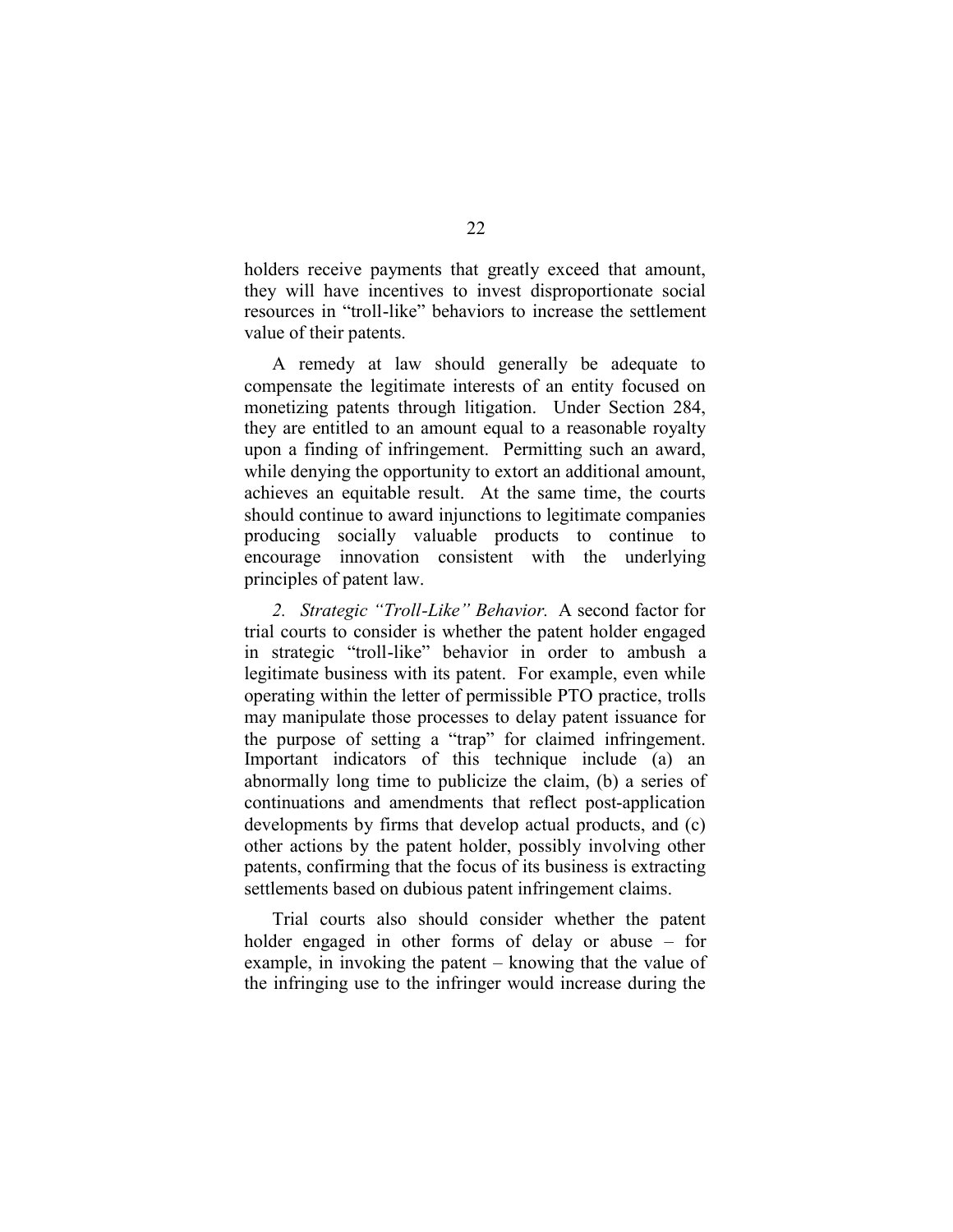delay. Frequently, trolls deliberately wait until *after* the target company makes large and irreversible investments in a particular technology before springing the patent trap. The precise facts that allow lower courts to "smoke out" such abusers of the patent system will vary, of course, from case to case – but the nature of equity jurisdiction is to allow lower courts to assess the totality of the circumstances in order to seek a just and socially rational result. As this Court has explained, "[u]ndoubtedly 'equity does not demand that its suitors shall have led blameless lives,' but additional considerations must be taken into account where maintenance of the suit concerns the public interest as well as the private interests of suitors." *Morton Salt*, 314 U.S. at 493 (internal citations omitted).

In sum, we propose two factors for courts to consider in weighing the equities: (1) the business purpose of the patent holder; and (2) strategic "troll-like" behavior. We believe these factors preserve the judiciary's equitable jurisdiction while maintaining a strong patent system that protects true innovators.